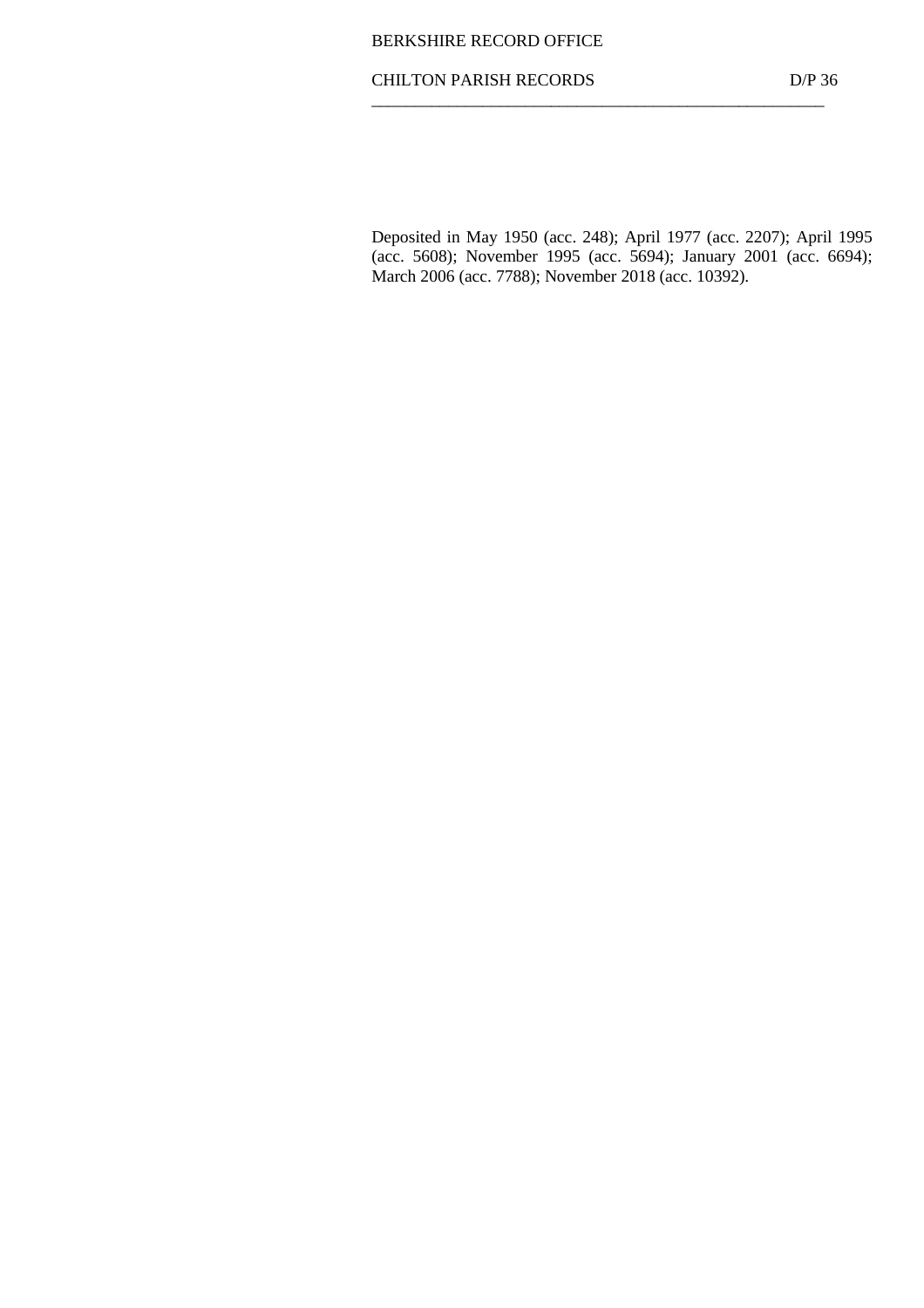## CHILTON PARISH RECORDS D/P 36  $\frac{1}{\sqrt{2\pi}}$  ,  $\frac{1}{\sqrt{2\pi}}$  ,  $\frac{1}{\sqrt{2\pi}}$  ,  $\frac{1}{\sqrt{2\pi}}$  ,  $\frac{1}{\sqrt{2\pi}}$  ,  $\frac{1}{\sqrt{2\pi}}$  ,  $\frac{1}{\sqrt{2\pi}}$  ,  $\frac{1}{\sqrt{2\pi}}$  ,  $\frac{1}{\sqrt{2\pi}}$  ,  $\frac{1}{\sqrt{2\pi}}$  ,  $\frac{1}{\sqrt{2\pi}}$  ,  $\frac{1}{\sqrt{2\pi}}$  ,  $\frac{1}{\sqrt{2\pi}}$  ,

# Schedule of accessions

| Acc. 248   |                | : 27A,B                                                                                             |
|------------|----------------|-----------------------------------------------------------------------------------------------------|
| Acc. 2207  |                | : $1/1-5$ ; $1A/1$ ; $2/1-3$ ; $3/1-10$ ; $4/1$ ; $6/1-8$ ; $8/1$ ; $12/1$ ;<br>$25/1-4$ ; $28/1-3$ |
| Acc. 5608  |                | : $1B/1$ , 5; $8A/1-3$ ; $28/4$                                                                     |
| Acc. 5694  | $\mathcal{L}$  | $1B/2-4$ ; 28/5-8                                                                                   |
| Acc. 6694  |                | : $1/6-7$ ; $1B/6$ ; $8A/4-9$                                                                       |
| Acc. 7788  |                | : $3/11-16$ ; $6/9$ ; $8/2$ ; $8A/10-19$ ; $28/9-11$                                                |
| Acc. 10392 | $\ddot{\cdot}$ | $1/8-9$ ; $2/4$ ; $8A/20-41$ ; $28/12-16$                                                           |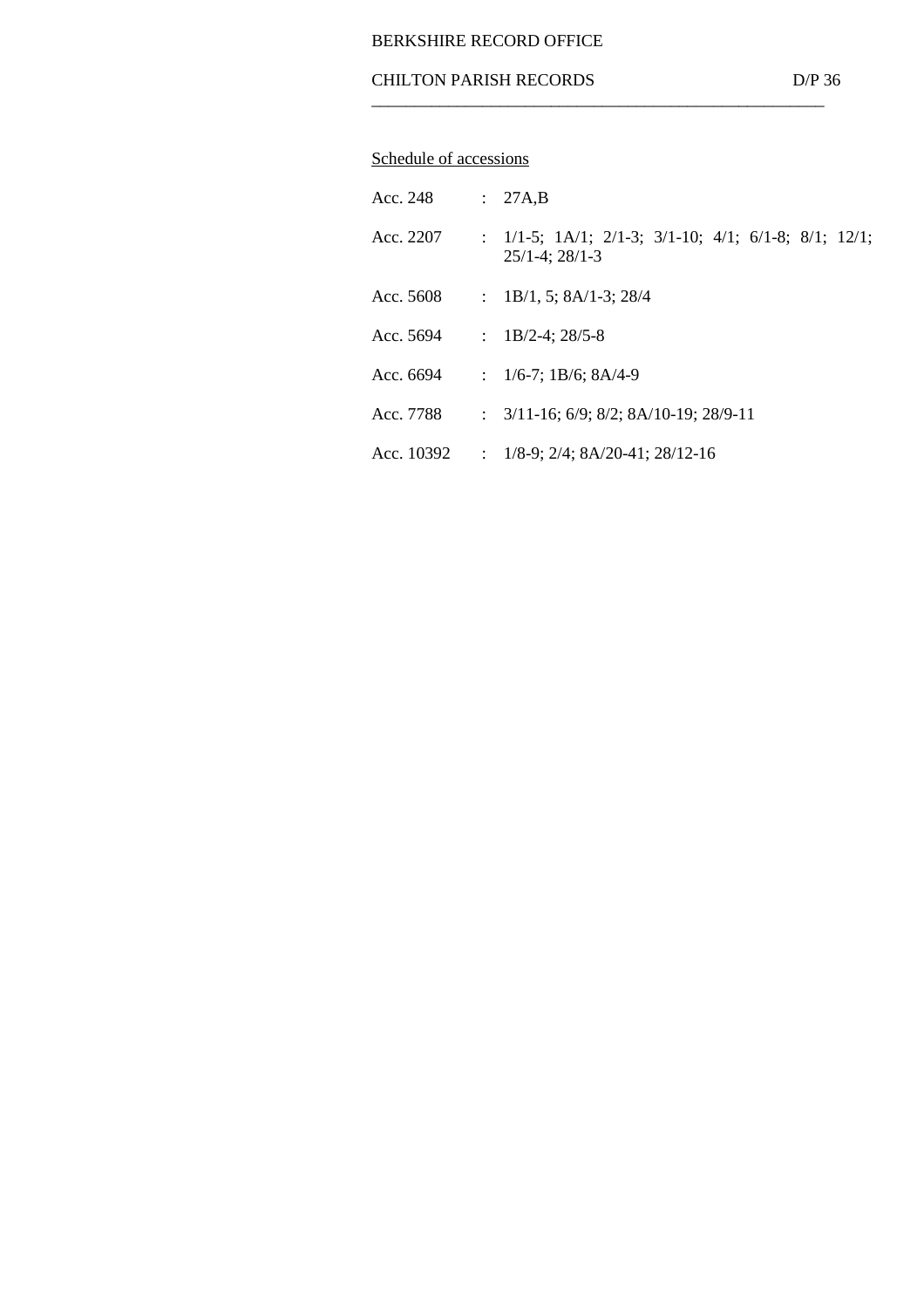#### **Summary**

- REGISTERS : baptisms, 1584-1589, 1599-1980; marriages, 1694-1839, 1847-2010; burials, 1667-1671, 1678-1686, 1693-1783, 1790-1812; banns, 1754-1812, 1825-1950; communicants, 1877.
- SERVICES : registers of services, 1920-1997; preacher's book, 1877- 1916.

MARRIAGE LICENCES : 1944.

- BENEFICE PAPERS : early 20c-1973, including surveyor's reports under Ecclesiastical Dilapidations Measures, 1923-1929; rectory papers, 1937-1987; letter relating to building developments on the glebe land, 1950; draft contract and correspondence relating to the sale of glebe land, 1969-1973; Order in Council transferring Harwell and Chilton from rural deanery of Wantage to that of Wallingford, 1970.
- CHURCHWARDENS : rates, 1724-1792; faculties, 1963, 1970; papers relating to churchyard, 1960-2000; papers on church hall and church bells, 1929-1937.

VESTRY : minutes, 1907-1997 (incomplete).

- PAROCHIAL CHURCH COUNCIL : PCC minutes, 1949-2012; Annual Parochial meeting minutes, 2003-2010; quinquennial inspections reports, 1962-1996; log book, 1972-2017; inventories, 1975-2016; fabric papers, 1960-2001; papers relating to church hall, 1974-1982; electoral rolls, 1992-1993.
- OVERSEERS : accounts, 1657-1834.
- TITHE : map, 1840; award, 1840; redemption of tithes on land owned by school managers (with plan), 1950.
- SCHOOLS : log book of Chilton National School, 1883-1930, and other miscellaneous papers, 1903-1951.
- MISCELLANEOUS: c.1940-2012, including volume entitled 'Important Records'; list of rectors, 1661-1949; list of churchwardens, 1690-1953; church guides, 1975-[c.2004-2006]; Chilton Village Plan, 1991.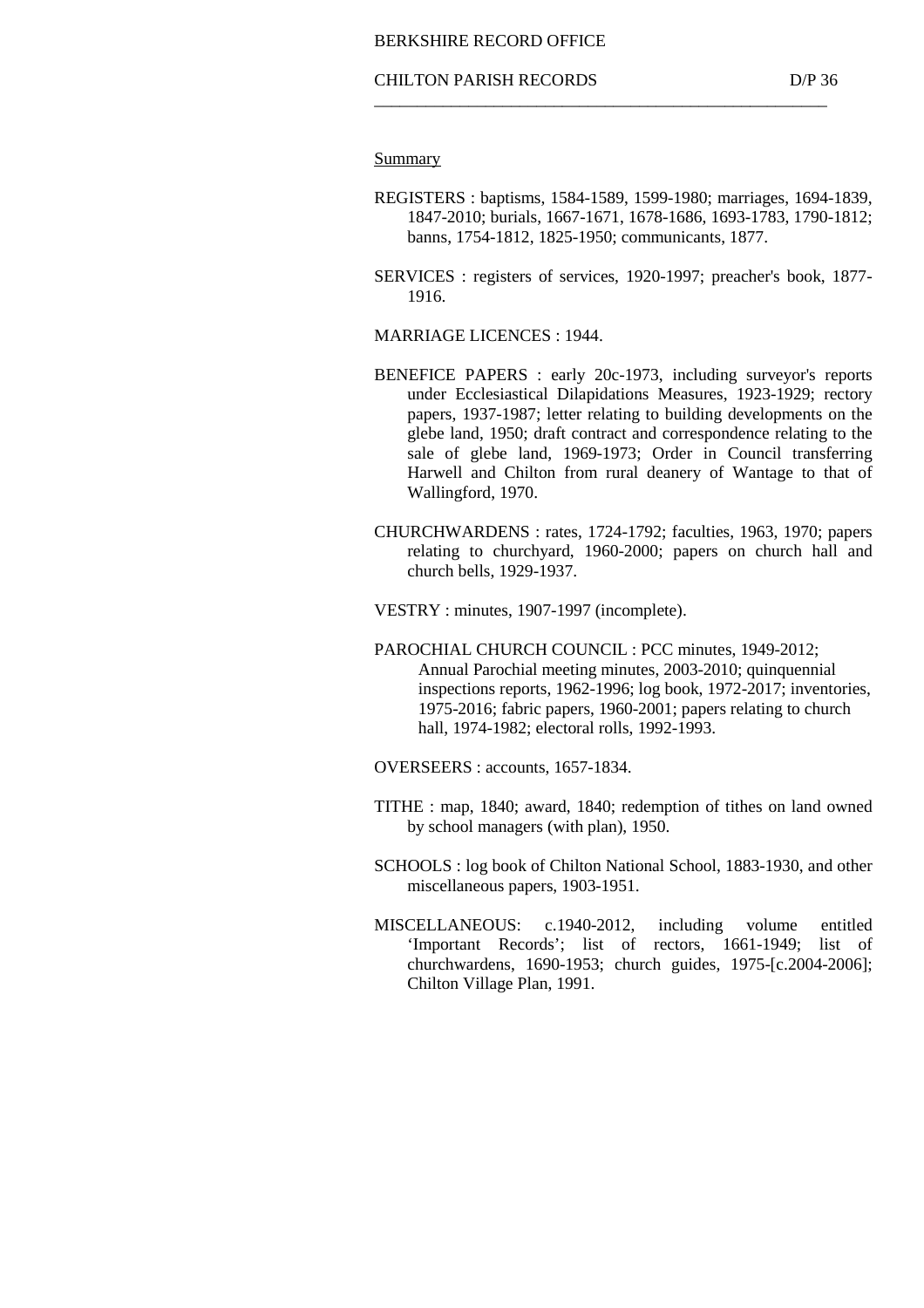## CHILTON PARISH RECORDS D/P 36  $\frac{1}{\sqrt{2\pi}}$  ,  $\frac{1}{\sqrt{2\pi}}$  ,  $\frac{1}{\sqrt{2\pi}}$  ,  $\frac{1}{\sqrt{2\pi}}$  ,  $\frac{1}{\sqrt{2\pi}}$  ,  $\frac{1}{\sqrt{2\pi}}$  ,  $\frac{1}{\sqrt{2\pi}}$  ,  $\frac{1}{\sqrt{2\pi}}$  ,  $\frac{1}{\sqrt{2\pi}}$  ,  $\frac{1}{\sqrt{2\pi}}$  ,  $\frac{1}{\sqrt{2\pi}}$  ,  $\frac{1}{\sqrt{2\pi}}$  ,  $\frac{1}{\sqrt{2\pi}}$  ,

# Records in other collections

 Harwell and Chilton Joint/Combined PCC D/P64/8A/16-18 minutes, 1977-2015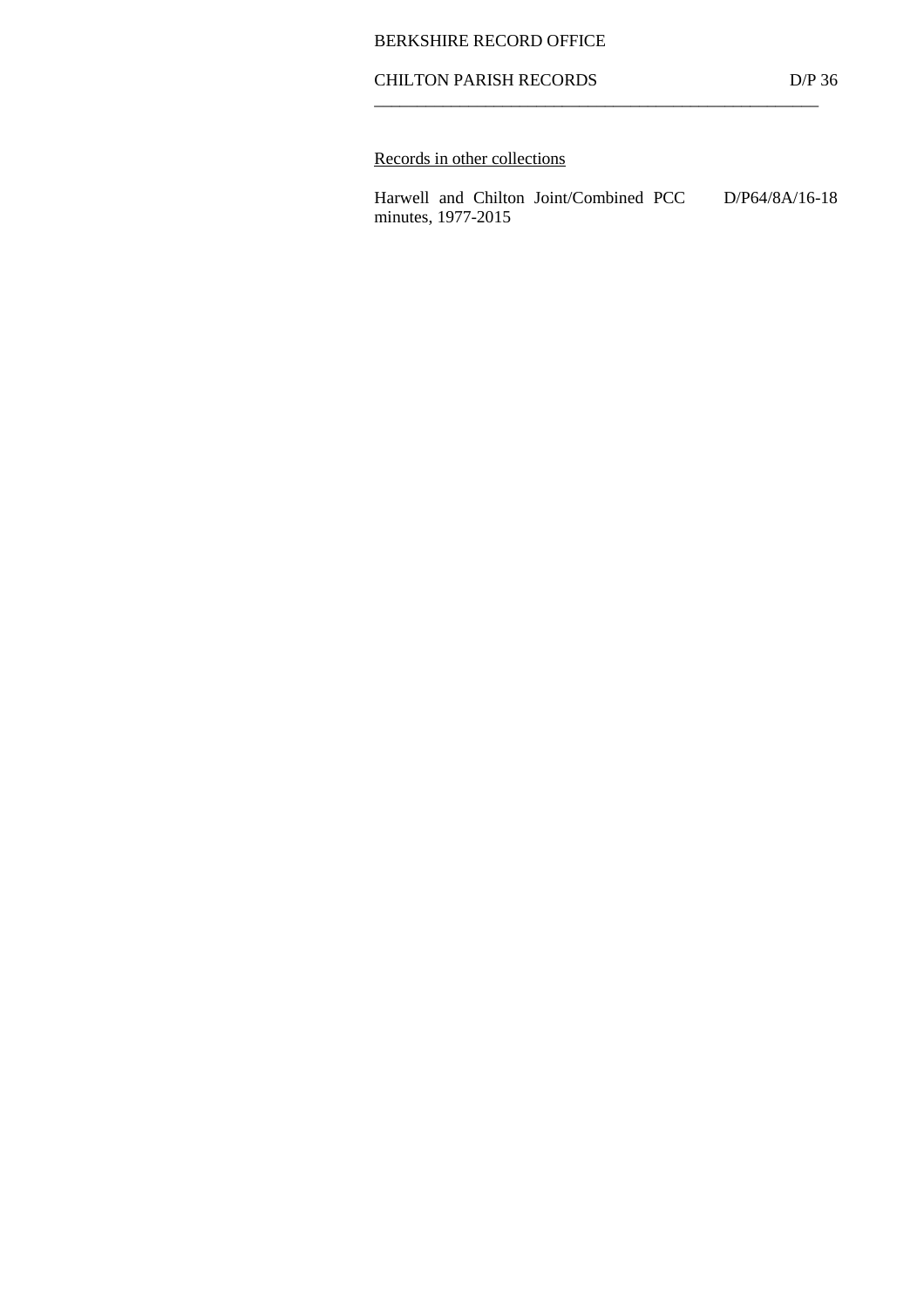## CHILTON ALL SAINTS D/P 36

## TRANSCRIPTS AND INDICES

 $\frac{1}{\sqrt{2\pi}}$  ,  $\frac{1}{\sqrt{2\pi}}$  ,  $\frac{1}{\sqrt{2\pi}}$  ,  $\frac{1}{\sqrt{2\pi}}$  ,  $\frac{1}{\sqrt{2\pi}}$  ,  $\frac{1}{\sqrt{2\pi}}$  ,  $\frac{1}{\sqrt{2\pi}}$  ,  $\frac{1}{\sqrt{2\pi}}$  ,  $\frac{1}{\sqrt{2\pi}}$  ,  $\frac{1}{\sqrt{2\pi}}$  ,  $\frac{1}{\sqrt{2\pi}}$  ,  $\frac{1}{\sqrt{2\pi}}$  ,  $\frac{1}{\sqrt{2\pi}}$  ,

|           | Description                                                                                                                                                                     | Records covered                          |
|-----------|---------------------------------------------------------------------------------------------------------------------------------------------------------------------------------|------------------------------------------|
| T/R 335   | Transcript and index of baptisms, 1583-<br>1949; marriages 1604-1974; and burials,<br>1551-1995.<br>(Also available on PC under Wantage<br><i>Registration District vol.1</i> ) | D/P $36/1/1-5$ and<br>records not in BRO |
| T/R 355   | Transcript and index of baptisms, 1980-<br>1997; and marriages, 1976-2000.                                                                                                      | Not in BRO                               |
| BT film 7 | Bishop's Transcripts, 1607-1834 (with<br>gaps).                                                                                                                                 | Not in BRO                               |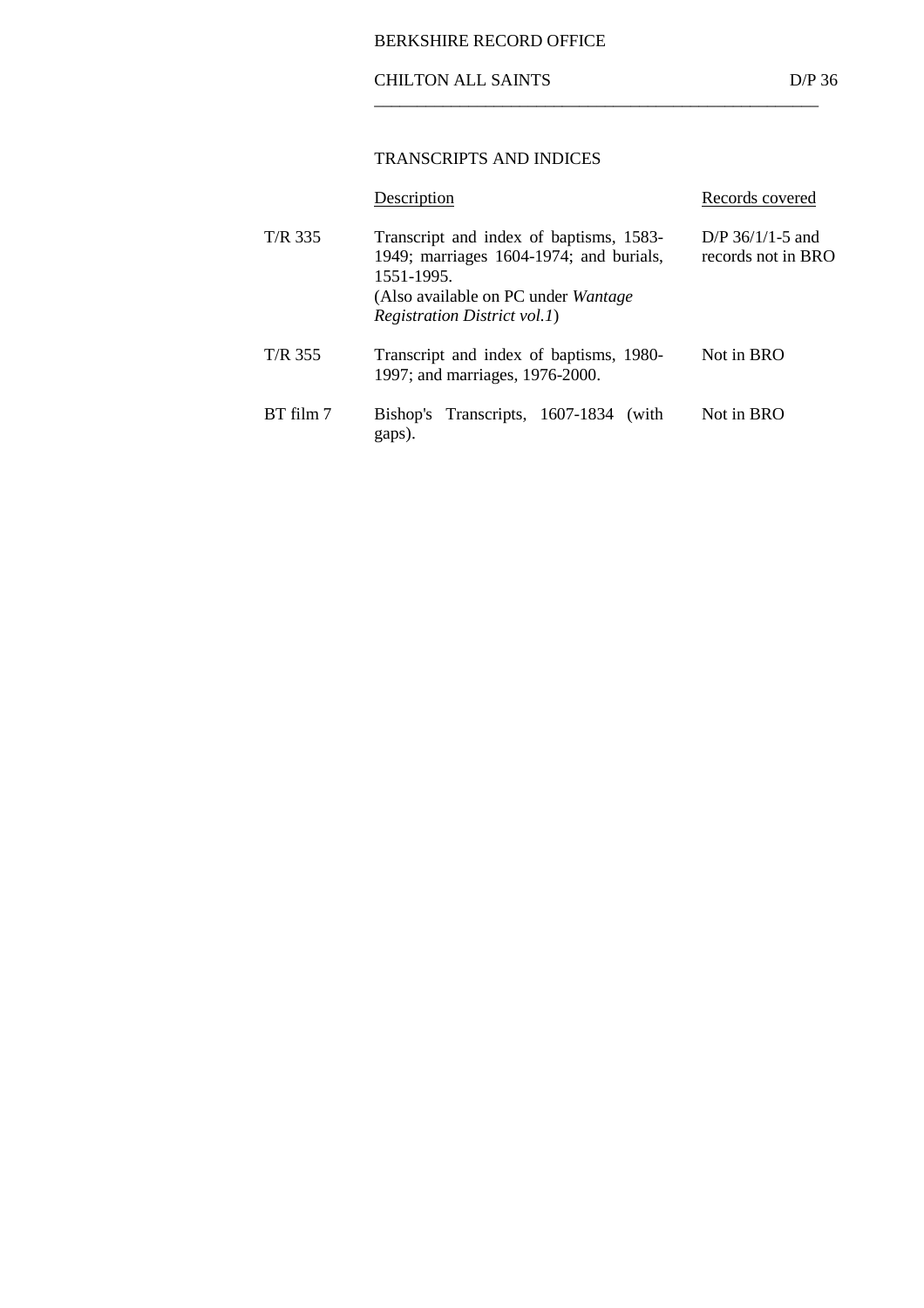#### CHILTON PARISH RECORDS D/P 36

\_\_\_\_\_\_\_\_\_\_\_\_\_\_\_\_\_\_\_\_\_\_\_\_\_\_\_\_\_\_\_\_\_\_\_\_\_\_\_\_\_\_\_\_\_\_\_\_\_\_\_\_\_\_\_\_\_

|--|

| FICHE 1            | 1/1 | Register of baptisms, January 1584-March 1589,<br>August 1599-November 1812; marriages, April<br>1694-December 1753, November 1778-October<br>1781; and burials, August 1667-July 1671, April<br>1678-August 1686, May 1693-July 1783, April<br>1790-August 1812.<br>(Includes incomplete list of rectors, 1661-1920,<br>inside front cover; list of number of baptisms,<br>burials and marriages sent to the bishop, 1700-<br>1800, inside back cover; and list of churchwardens,<br>1688-1728, after baptisms.) | 1 vol | 1584-1812 |
|--------------------|-----|-------------------------------------------------------------------------------------------------------------------------------------------------------------------------------------------------------------------------------------------------------------------------------------------------------------------------------------------------------------------------------------------------------------------------------------------------------------------------------------------------------------------|-------|-----------|
| FICHE <sub>2</sub> | 1/2 | Register of baptisms, January 1813-March 1932.                                                                                                                                                                                                                                                                                                                                                                                                                                                                    | 1 vol | 1813-1932 |
| FICHE <sub>3</sub> | 1/3 | Register of marriages and banns, August 1754-<br>December 1812.                                                                                                                                                                                                                                                                                                                                                                                                                                                   | 1 vol | 1754-1812 |
| FICHE 4            | 1/4 | Register of marriages, July 1814-May 1839,<br>September 1847-May 1856.                                                                                                                                                                                                                                                                                                                                                                                                                                            | 1 vol | 1814-1856 |
| FICHE 5            | 1/5 | Register of marriages, May 1838-August 1974.                                                                                                                                                                                                                                                                                                                                                                                                                                                                      | 1 vol | 1838-1974 |
| FICHE 6            | 1/6 | Register of baptisms, May 1932-September 1980.                                                                                                                                                                                                                                                                                                                                                                                                                                                                    | 1 vol | 1932-1980 |
| FICHE 7            | 1/7 | Register of marriages, January 1976-July 1989.                                                                                                                                                                                                                                                                                                                                                                                                                                                                    | 1 vol | 1976-1989 |
|                    | 1/8 | Register of marriages, August 1990-June 1997.                                                                                                                                                                                                                                                                                                                                                                                                                                                                     | 1 vol | 1990-1997 |
|                    | 1/9 | Register of marriages, July 1997-October 2010.                                                                                                                                                                                                                                                                                                                                                                                                                                                                    | 1 vol | 1997-2010 |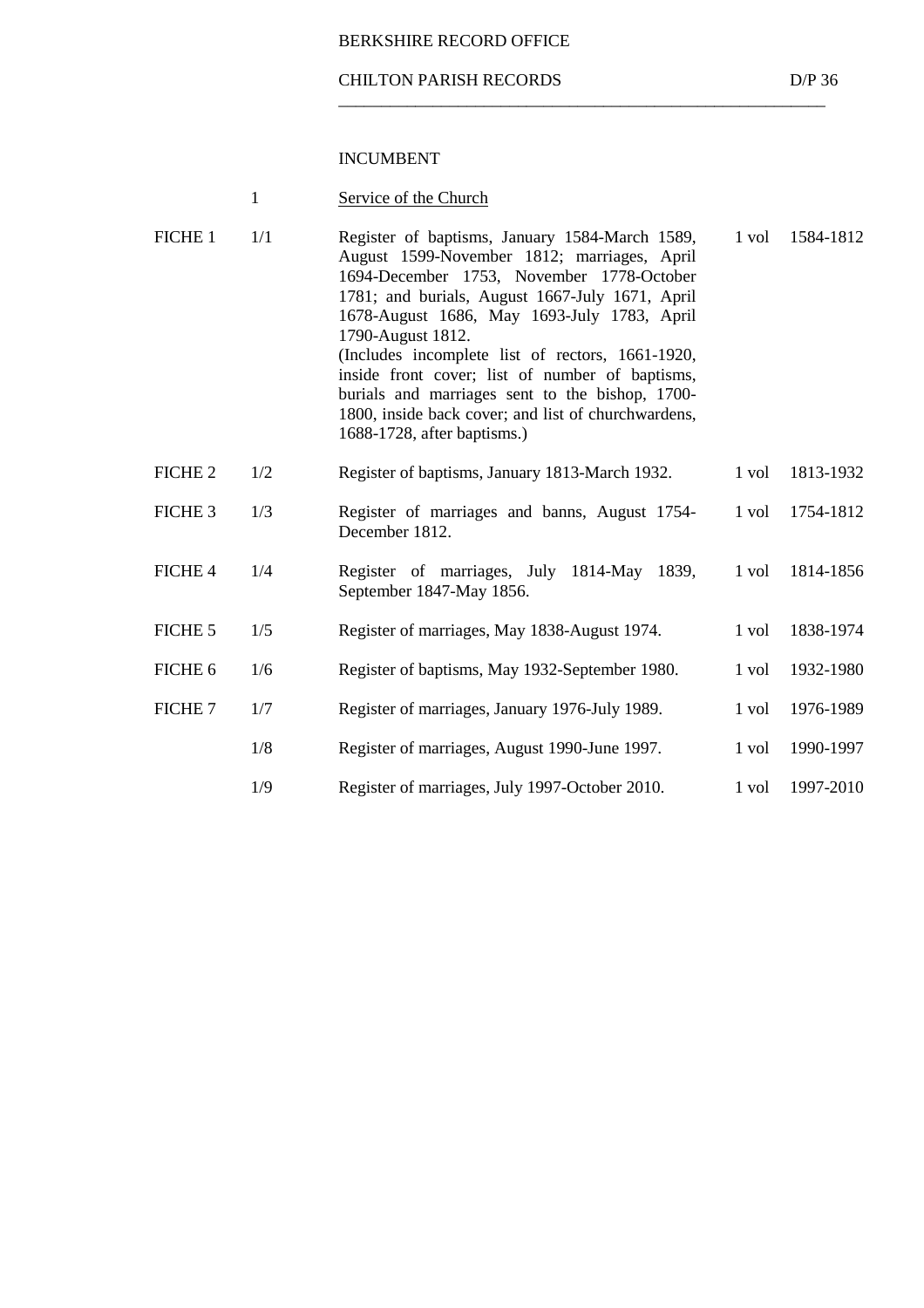## CHILTON PARISH RECORDS D/P 36

\_\_\_\_\_\_\_\_\_\_\_\_\_\_\_\_\_\_\_\_\_\_\_\_\_\_\_\_\_\_\_\_\_\_\_\_\_\_\_\_\_\_\_\_\_\_\_\_\_\_\_\_\_\_\_\_\_

|         | 1 A  | Service of the Church (cont.): registers of banns |                               |
|---------|------|---------------------------------------------------|-------------------------------|
|         |      | [For banns, 1754-1812, see D/P 36/1/3.]           |                               |
| FICHE 8 | 1A/1 | Register of banns.                                | $1 \text{ vol}$ $1825 - 1950$ |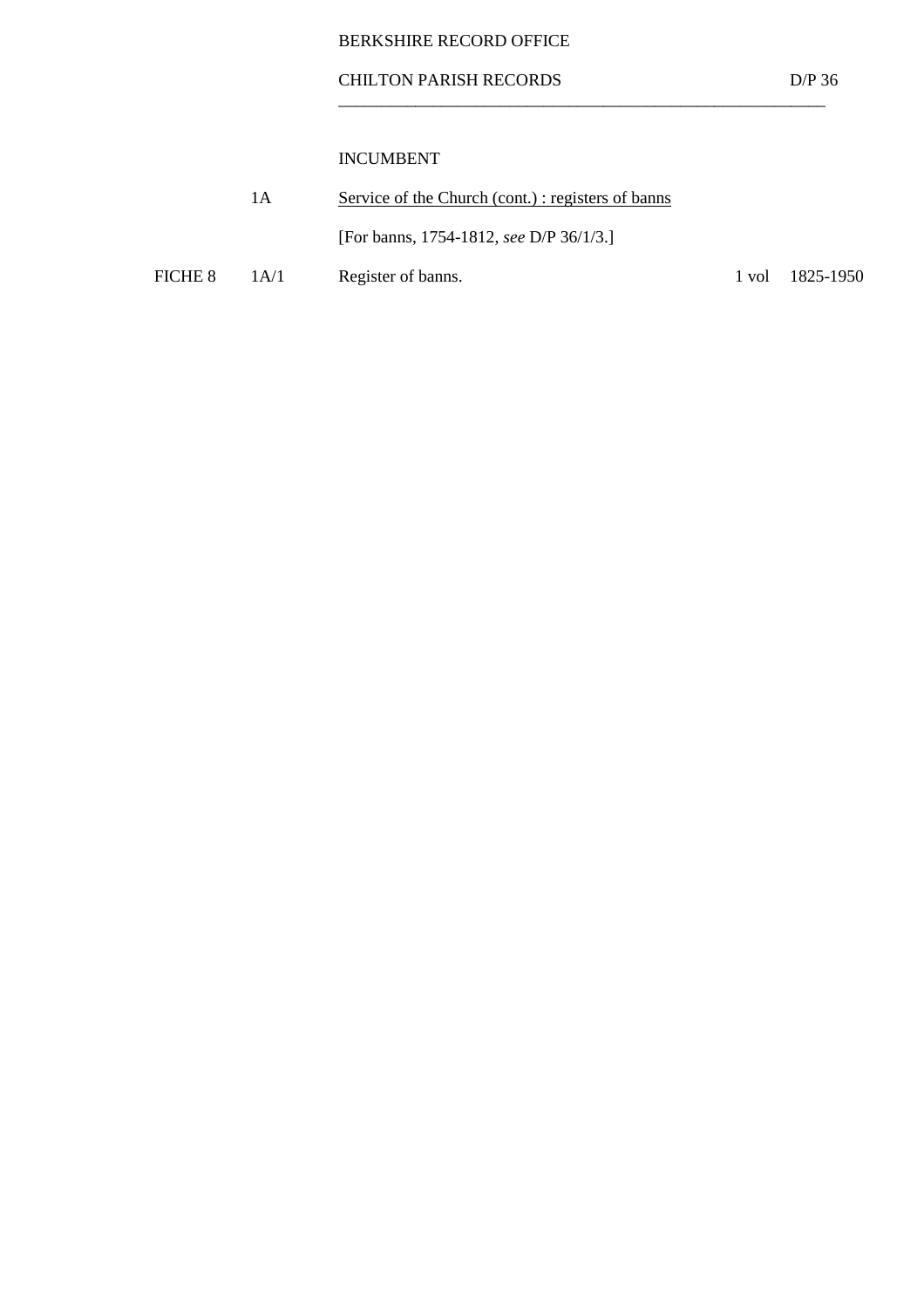## CHILTON PARISH RECORDS D/P 36

 $\overline{\phantom{a}}$  ,  $\overline{\phantom{a}}$  ,  $\overline{\phantom{a}}$  ,  $\overline{\phantom{a}}$  ,  $\overline{\phantom{a}}$  ,  $\overline{\phantom{a}}$  ,  $\overline{\phantom{a}}$  ,  $\overline{\phantom{a}}$  ,  $\overline{\phantom{a}}$  ,  $\overline{\phantom{a}}$  ,  $\overline{\phantom{a}}$  ,  $\overline{\phantom{a}}$  ,  $\overline{\phantom{a}}$  ,  $\overline{\phantom{a}}$  ,  $\overline{\phantom{a}}$  ,  $\overline{\phantom{a}}$ 

| 1B/1 | <u>Service of the Church (cont.): registers of services</u>                                                                                                                                                                |       |           |
|------|----------------------------------------------------------------------------------------------------------------------------------------------------------------------------------------------------------------------------|-------|-----------|
| 1B/1 | Preacher's book, Trinity 1877-June 1916, and<br>register of services, June 1920-July 1928.<br>(Also includes register of communicants, June-<br>October [1877], and (at back) draft offertory<br>accounts, n.d. [c.1877].) | 1 vol | 1877-1928 |
| 1B/2 | Register of services, July 1928-November 1940.                                                                                                                                                                             | 1 vol | 1928-1940 |
| 1B/3 | Register of services, November 1940-December<br>1953.                                                                                                                                                                      | 1 vol | 1940-1953 |
| 1B/4 | Register of services, January 1954-December<br>1968.                                                                                                                                                                       | 1 vol | 1954-1968 |
| 1B/5 | Register of services, January 1969-November<br>1979.                                                                                                                                                                       | 1 vol | 1969-1979 |
| 1B/6 | Register of services, December 1979-March 1997.                                                                                                                                                                            | 1 vol | 1979-1997 |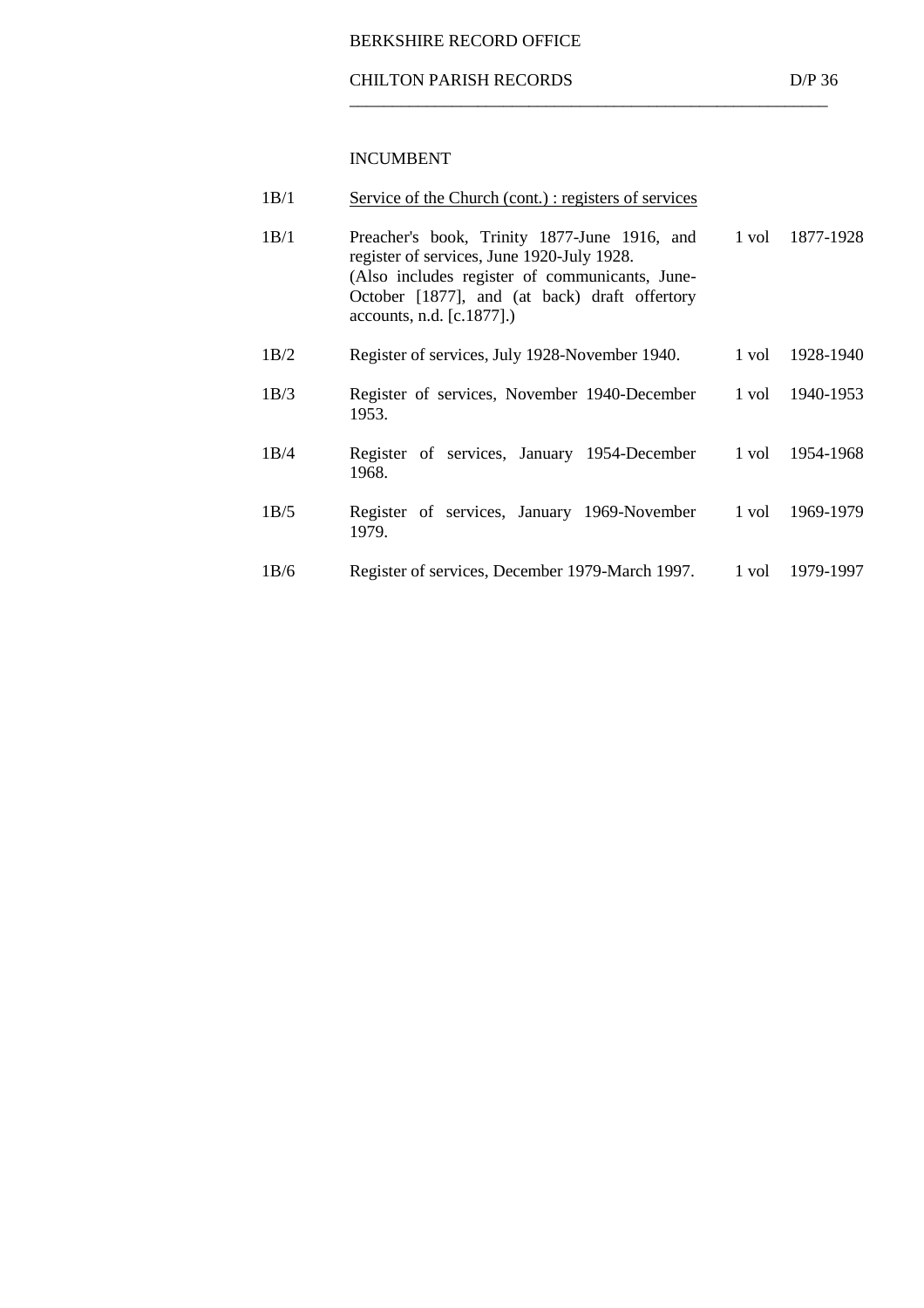#### CHILTON PARISH RECORDS D/P 36

\_\_\_\_\_\_\_\_\_\_\_\_\_\_\_\_\_\_\_\_\_\_\_\_\_\_\_\_\_\_\_\_\_\_\_\_\_\_\_\_\_\_\_\_\_\_\_\_\_\_\_\_\_\_\_\_\_\_

| 2         | Institutions, Admissions and Licences                                                                                                                         |       |      |
|-----------|---------------------------------------------------------------------------------------------------------------------------------------------------------------|-------|------|
| 2/1       | Marriage licence.                                                                                                                                             | 1 doc | 1944 |
| 2/2       | Sequestration order to the Right Revd Bishop<br>Roscow George Sheddon, vicar of Wantage, on the<br>death of the incumbent, the Revd James Augustine<br>Stott. | 1 doc | 1949 |
| $2/3/1-2$ | Sequestration order (two copies) to the Revd Evelyn<br>Jesse Evans, vicar of Harwell, on the death of the<br>incumbent, the Revd James Augustine Stott.       | 1 bdl | 1949 |
| 2/4       | Copy notice of institution of the Revel Jonathan Lee<br>Mobey to the benefice of Harwell with Chilton.                                                        | 1 doc | 2011 |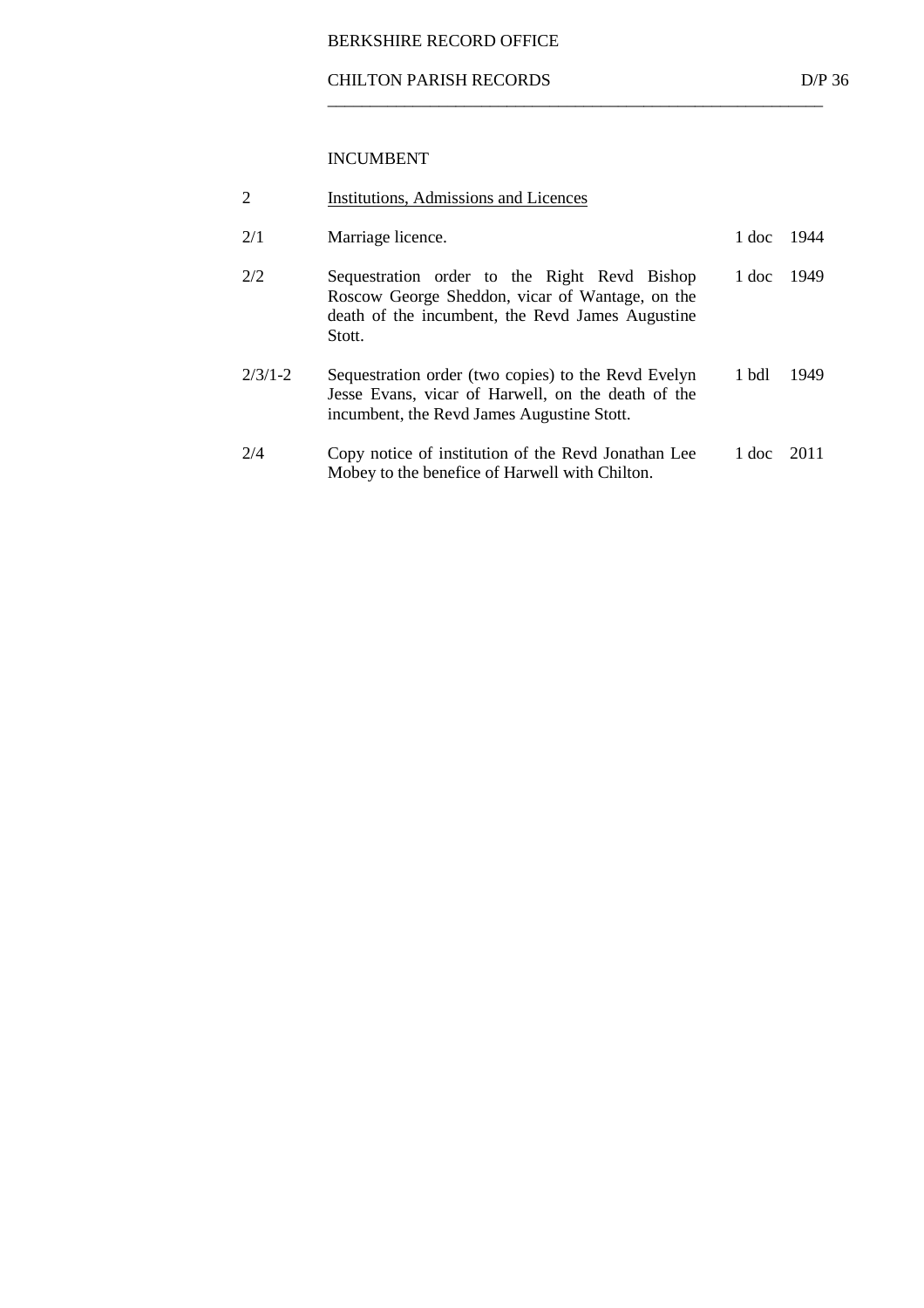$\overline{\phantom{a}}$  ,  $\overline{\phantom{a}}$  ,  $\overline{\phantom{a}}$  ,  $\overline{\phantom{a}}$  ,  $\overline{\phantom{a}}$  ,  $\overline{\phantom{a}}$  ,  $\overline{\phantom{a}}$  ,  $\overline{\phantom{a}}$  ,  $\overline{\phantom{a}}$  ,  $\overline{\phantom{a}}$  ,  $\overline{\phantom{a}}$  ,  $\overline{\phantom{a}}$  ,  $\overline{\phantom{a}}$  ,  $\overline{\phantom{a}}$  ,  $\overline{\phantom{a}}$  ,  $\overline{\phantom{a}}$ 

| 3          | <b>Property and Income of Benefice</b>                                                                                                                                                          |         |                        |
|------------|-------------------------------------------------------------------------------------------------------------------------------------------------------------------------------------------------|---------|------------------------|
| 3/1        | Charging<br>under<br>assessment<br>the<br>Ecclesiastical<br>Dilapidations Measure, 1923, for £200 plus interest.                                                                                | 1 doc   | 1929                   |
| 3/2        | surveyor's reports<br>Assessments<br>and<br>under<br>the<br>Ecclesiastical Dilapidations Measures, 1923-1929.                                                                                   | 1 bdl   | 1934-1951              |
| 3/3        | Letter from Oxford Diocesan Dilapidations Board to<br>the Revd J A Stott on the condition of the rectory.                                                                                       | 1 doc   | 1937                   |
| 3/4        | Letter from the Church Commissioners on the sale of<br>the rectory.                                                                                                                             | 1 doc   | 1949                   |
| 3/5        | Letter from the Revd E J Evans, sequestrator of<br>Chilton, to John Beary of East Hendred on various<br>building developments on the glebe land rented by the<br>latter.                        | 1 doc   | 1950                   |
| 3/6        | Circular from the Ecclesiastical Commissioners setting<br>out the regulations respecting stipends and dividends<br>payable to incumbents of benefices.                                          | $1$ doc | n.d.<br>[early]<br>20C |
| 3/7        | Queen Anne's Bounty: amounts payable from the tithe<br>rentcharge under the Tithe Act of 1925, and<br>compensation due on extinguishment of tithe rent-<br>charges under the Tithe Act of 1936. | 1 bdl   | 1929-1946              |
| 3/8        | Tithe Act (1936) record of ascertainments, effect on<br>chancel repairs, and explanatory letter.                                                                                                | 1 bdl   | 1940-1946              |
| 3/9        | Statements of and correspondence on 3% funding<br>stock, 1959-1969.                                                                                                                             | 1 bdl   | 1936-1965              |
| 3/10       | Contract (draft) and correspondence relating to the sale<br>of glebe land.                                                                                                                      | 1 bdl   | 1969-1973              |
| 3/11       | Papers relating to the union of the benefice with<br>Harwell.                                                                                                                                   | 1 bdl   | 1976                   |
| $3/12/1-3$ | Copy conveyance of the old rectory, 1950, with letter<br>confirming that there is no reference to ownership of<br>the boundary wall.                                                            | 1 bdl   | 1981                   |
| $3/13/1-3$ | Papers relating to the curate's house at 54 Crafts End,<br>and 31 Crafts End, Chilton.                                                                                                          | 1 bdl   | 1973-1987              |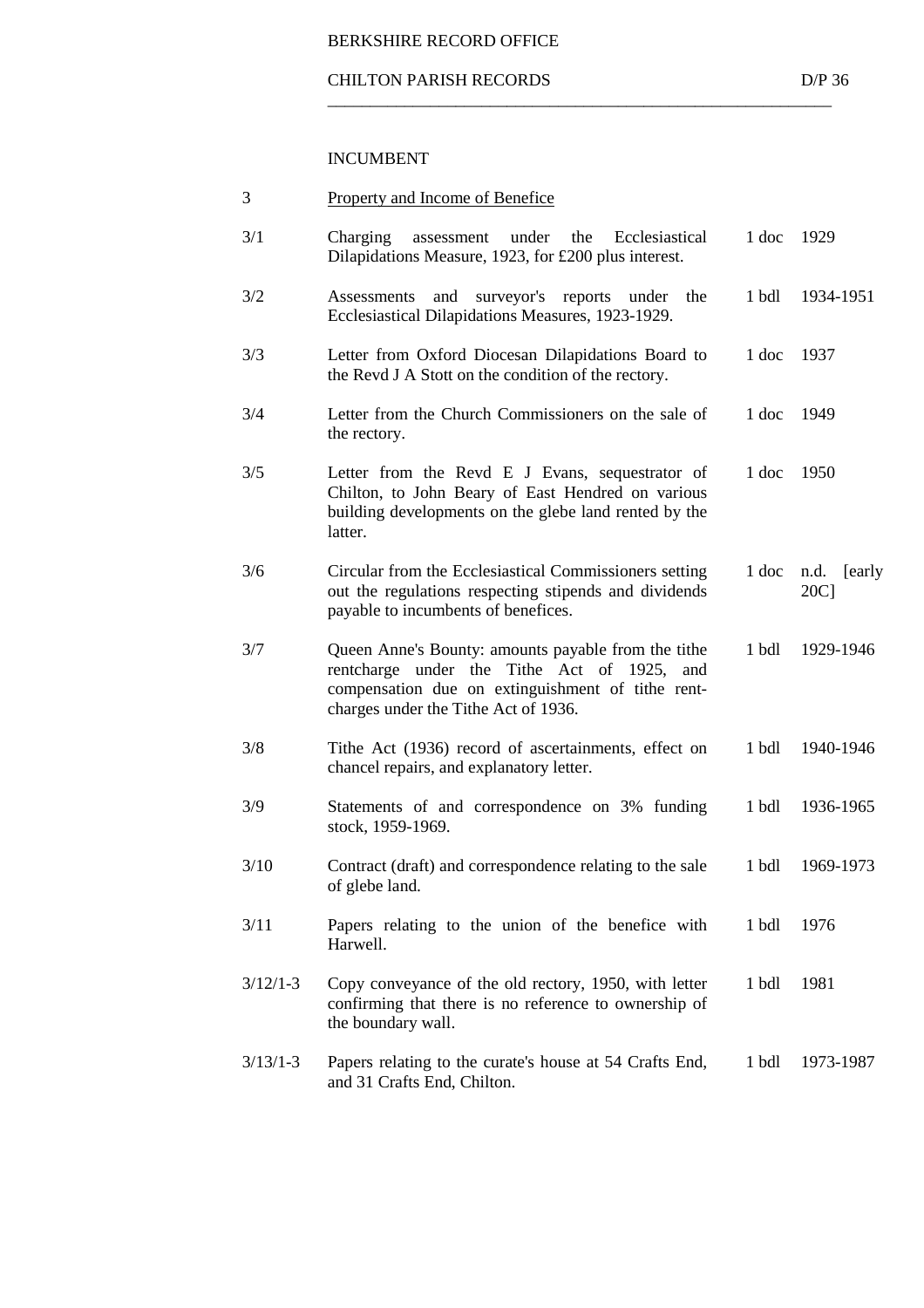#### CHILTON PARISH RECORDS D/P 36

 $\overline{\phantom{a}}$  ,  $\overline{\phantom{a}}$  ,  $\overline{\phantom{a}}$  ,  $\overline{\phantom{a}}$  ,  $\overline{\phantom{a}}$  ,  $\overline{\phantom{a}}$  ,  $\overline{\phantom{a}}$  ,  $\overline{\phantom{a}}$  ,  $\overline{\phantom{a}}$  ,  $\overline{\phantom{a}}$  ,  $\overline{\phantom{a}}$  ,  $\overline{\phantom{a}}$  ,  $\overline{\phantom{a}}$  ,  $\overline{\phantom{a}}$  ,  $\overline{\phantom{a}}$  ,  $\overline{\phantom{a}}$ 

|  |  |  | Property and Income of Benefice |
|--|--|--|---------------------------------|
|  |  |  |                                 |

| 3/14         | Correspondence and papers concerning 22 Butler's<br>Drive, Carterton, Oxfordshire, home of the Revd Eric<br>Atkins, retired incumbent. | 1 bdl | 1976-1994<br><b>Closed</b><br>until 2025 |
|--------------|----------------------------------------------------------------------------------------------------------------------------------------|-------|------------------------------------------|
| $3/15/1 - 8$ | Correspondence concerning restrictive covenants on<br>land formerly part of the glebe (site of a new village)<br>hall).                | 1 bdl | 1982-1984                                |
| $3/16/1-2$   | Letter and notice concerning the proposed sale of part<br>of the parsonage garden.                                                     | 1 bdl | 1983                                     |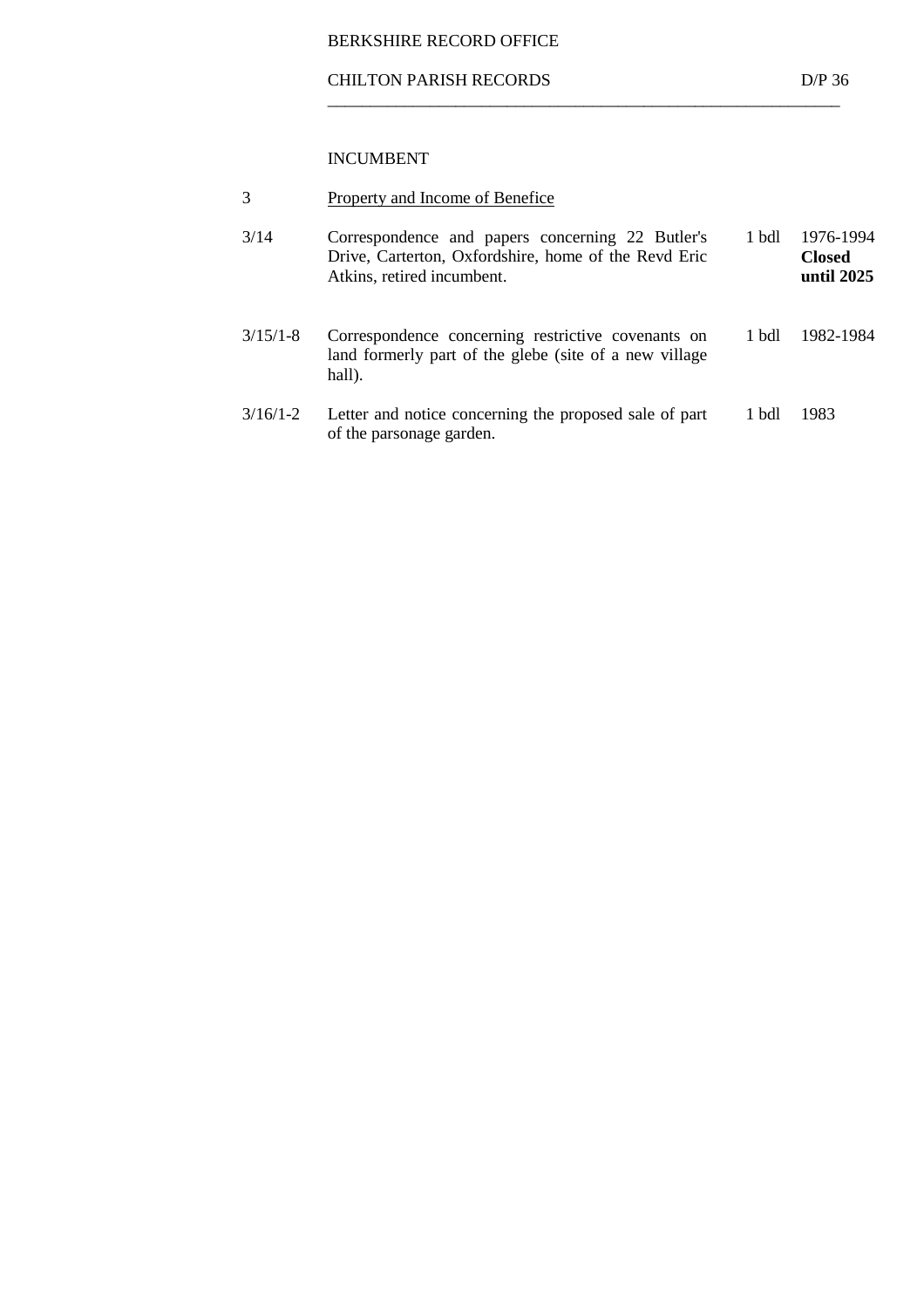## CHILTON PARISH RECORDS D/P 36

 $\overline{\phantom{a}}$  ,  $\overline{\phantom{a}}$  ,  $\overline{\phantom{a}}$  ,  $\overline{\phantom{a}}$  ,  $\overline{\phantom{a}}$  ,  $\overline{\phantom{a}}$  ,  $\overline{\phantom{a}}$  ,  $\overline{\phantom{a}}$  ,  $\overline{\phantom{a}}$  ,  $\overline{\phantom{a}}$  ,  $\overline{\phantom{a}}$  ,  $\overline{\phantom{a}}$  ,  $\overline{\phantom{a}}$  ,  $\overline{\phantom{a}}$  ,  $\overline{\phantom{a}}$  ,  $\overline{\phantom{a}}$ 

## CHURCHWARDENS

|  | Rates |
|--|-------|
|--|-------|

4/1 Church rates. 1 vol 1724-1792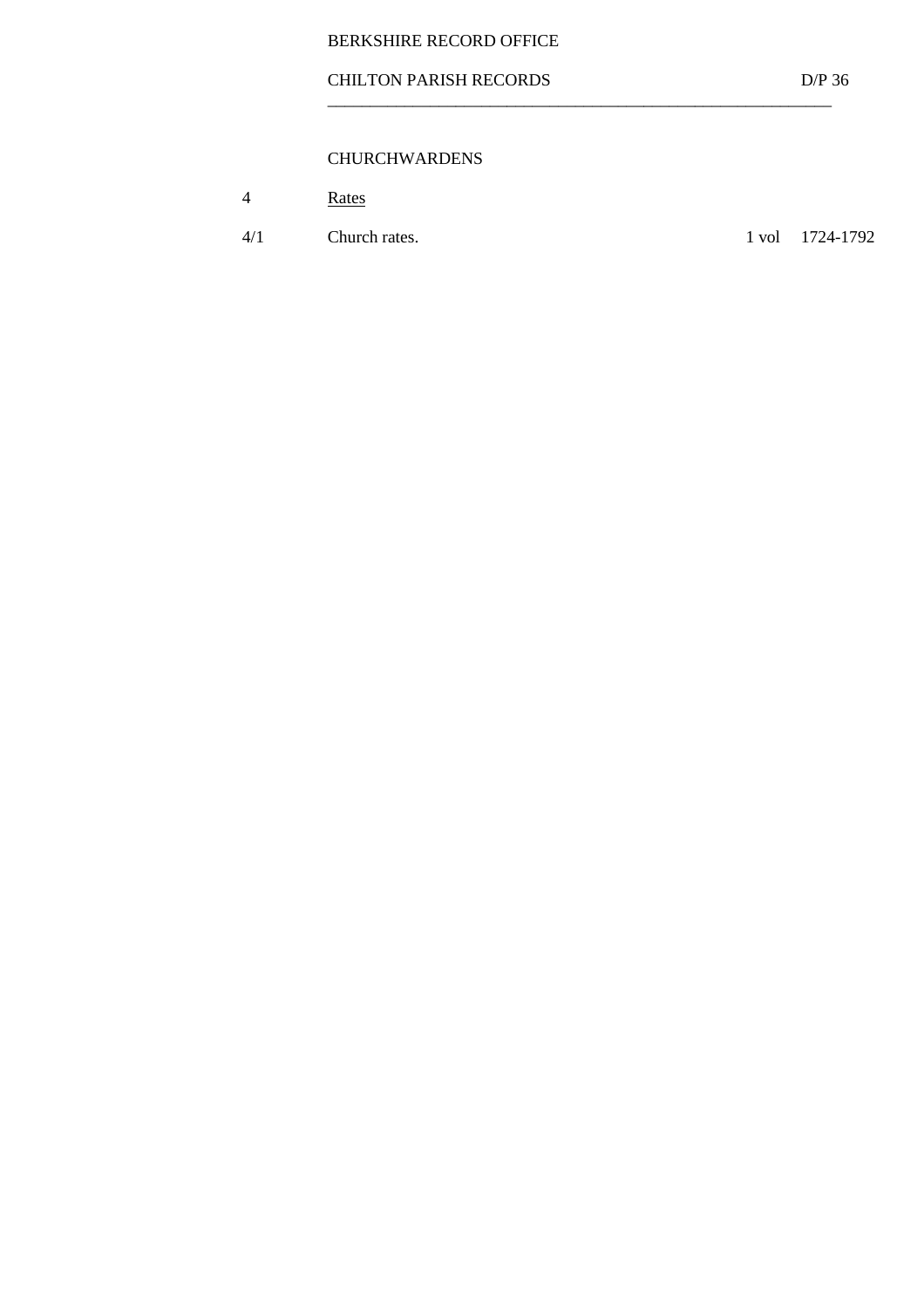#### CHILTON PARISH RECORDS D/P 36

 $\overline{\phantom{a}}$  ,  $\overline{\phantom{a}}$  ,  $\overline{\phantom{a}}$  ,  $\overline{\phantom{a}}$  ,  $\overline{\phantom{a}}$  ,  $\overline{\phantom{a}}$  ,  $\overline{\phantom{a}}$  ,  $\overline{\phantom{a}}$  ,  $\overline{\phantom{a}}$  ,  $\overline{\phantom{a}}$  ,  $\overline{\phantom{a}}$  ,  $\overline{\phantom{a}}$  ,  $\overline{\phantom{a}}$  ,  $\overline{\phantom{a}}$  ,  $\overline{\phantom{a}}$  ,  $\overline{\phantom{a}}$ 

#### CHURCHWARDENS

| 6          | Property                                                                                                                                    |         |                                          |
|------------|---------------------------------------------------------------------------------------------------------------------------------------------|---------|------------------------------------------|
| 6/1        | Faculty for plaque in memory of William John and<br>Alice Mary Harris.                                                                      | 1 doc   | 1963                                     |
| 6/2        | Faculty for church extension.                                                                                                               | 1 doc   | 1970                                     |
| 6/3        | Report by the Revd C W O Jenkyn on the church<br>bells.                                                                                     | 1 doc   | 1929                                     |
| 6/4        | Petition for and confirmation of an extension to the<br>churchyard.                                                                         | 1 bdl   | 1961                                     |
| 6/5        | Valuation of a proposed gift of land for a church hall<br>(with plan).                                                                      | 1 bdl   | 1930                                     |
| 6/6        | Extract from deed of gift of 1931 for the church hall.                                                                                      | 1 bdl   | 1937                                     |
| 6/7        | Fire insurance policy for the church hall.                                                                                                  | 1 doc   | 1931                                     |
| 6/8        | Wayleave agreement with the Wessex Electricity<br>Company for three poles and one stay.                                                     | 1 doc   | 1937                                     |
| $6/9/1-19$ | Papers concerning the churchyard.<br>(Includes outline plan (no details of graves), 1961;<br>and reproductions of photographs, 1970s-2000.) | $1$ bdl | 1960-2000<br><b>Closed</b><br>until 2031 |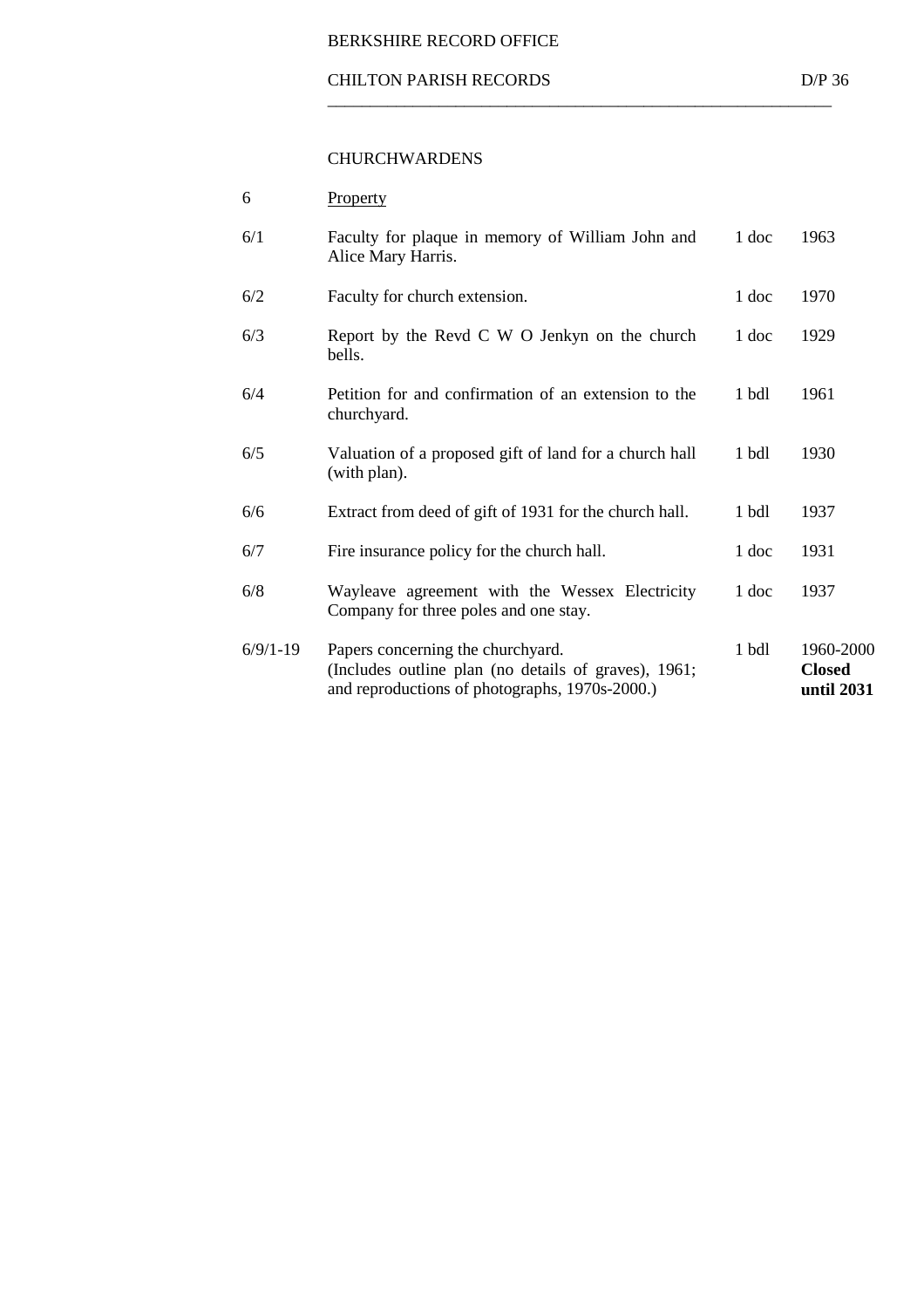## CHILTON PARISH RECORDS D/P 36

## VESTRY AND PAROCHIAL CHURCH COUNCIL

| 8   | <b>Vestry</b>                                                    |       |           |
|-----|------------------------------------------------------------------|-------|-----------|
| 8/1 | Vestry minutes.                                                  | 1 vol | 1907-1949 |
|     | [For vestry minutes (incomplete), 1953-1958, see D/P<br>36/8A/7. |       |           |
| 8/2 | Vestry and Annual Parochial Church meeting minutes.              | 1 vol | 1960-1997 |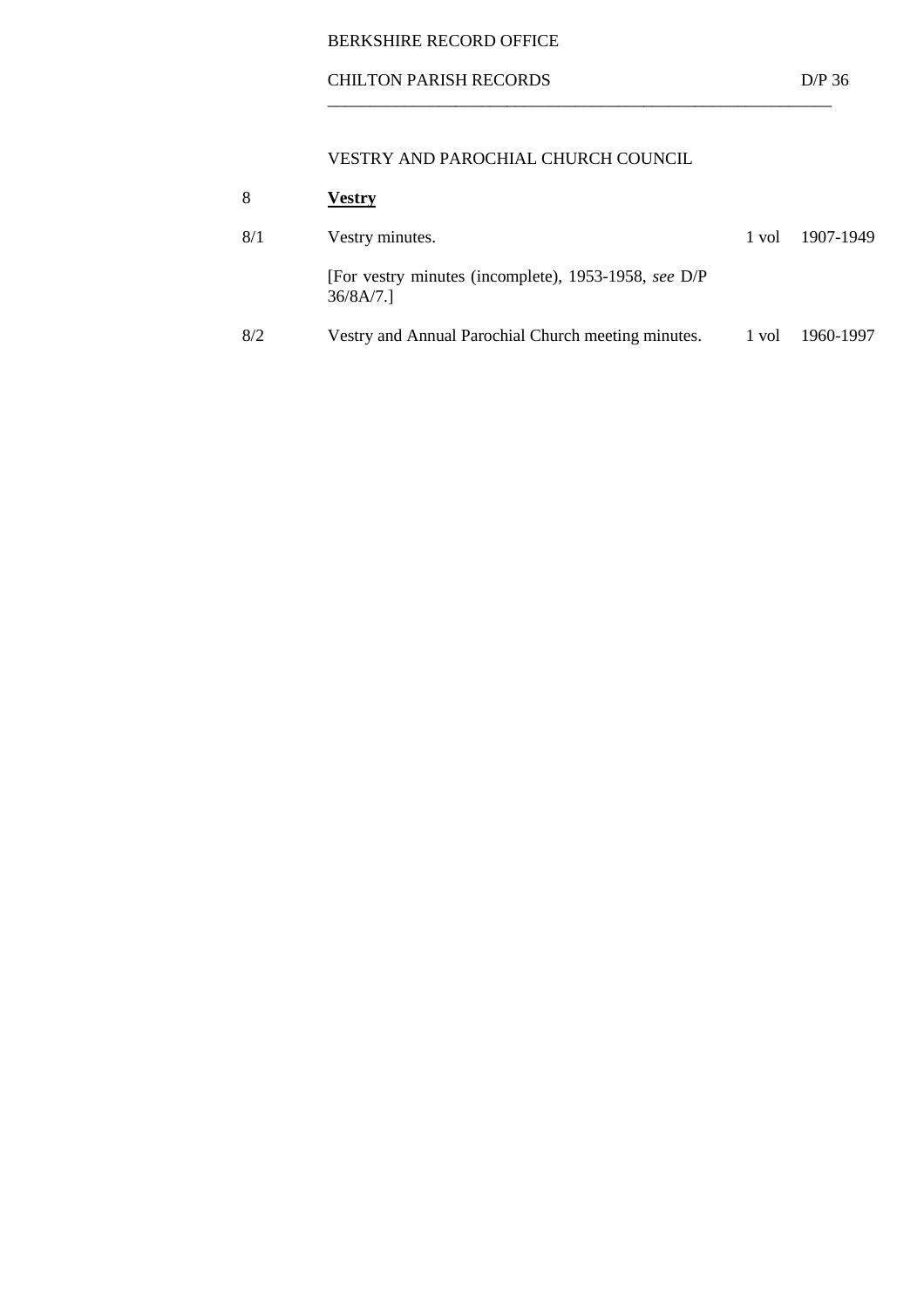#### CHILTON PARISH RECORDS D/P 36

#### VESTRY AND PAROCHIAL CHURCH COUNCIL

 $\overline{\phantom{a}}$  ,  $\overline{\phantom{a}}$  ,  $\overline{\phantom{a}}$  ,  $\overline{\phantom{a}}$  ,  $\overline{\phantom{a}}$  ,  $\overline{\phantom{a}}$  ,  $\overline{\phantom{a}}$  ,  $\overline{\phantom{a}}$  ,  $\overline{\phantom{a}}$  ,  $\overline{\phantom{a}}$  ,  $\overline{\phantom{a}}$  ,  $\overline{\phantom{a}}$  ,  $\overline{\phantom{a}}$  ,  $\overline{\phantom{a}}$  ,  $\overline{\phantom{a}}$  ,  $\overline{\phantom{a}}$ 

 8A Parochial Church Council 8A/1 Parochial Church Council accounts, January 1960- December 1968. (Includes accounts of Development Stewardship Scheme, June 1963-June 1964; Church Hall Fund, March 1964-February 1967; Church Repair Fund, December 1960-March 1964; curate's house loan, December 1965-January 1967; loans to building fund, November 1961-December 1964; and of bank deposit account, September 1960-December 1966.) 1 vol 1960-1968 8A/2 Parochial Church Council accounts, January 1969- December 1979. 1 vol 1969-1979 8A/3/1-56 Annual balance sheets and statements of accounts. 1 bdl 1960-1990 8A/4/1-3 Parochial Church Council minutes, November 1949- January 1950. 1 bdl 1949-1950 8A/5 Parochial Church Council minutes, March 1950- January 1961, and church hall sub-committee minutes, January 1961. 1 vol 1950-1961 8A/6 Parochial Church Council minutes, February 1961- November 1972. 1 vol 1961-1972 8A/7 Minutes of Annual Parochial Meetings, 1953, 1954, 1956-1959, and of vestry meetings, 1953, 1954, 1957, 1958. 1 bdl 1953-1959 8A/8/1-2 Annual statement of accounts, year ending March 1958. 1 bdl 1958 8A/9/1-4 Correspondence relating to Parochial Church Council's suggestions of qualities required of a new incumbent of the parish. 1 bdl 1959 8A/10 Parochial Church Council minutes, January 1973- January 1996. 1 vol 1973-1996 8A/11/1-18 Papers relating to loans for church repairs (replacement of nave roof). 1 bdl 1960-1977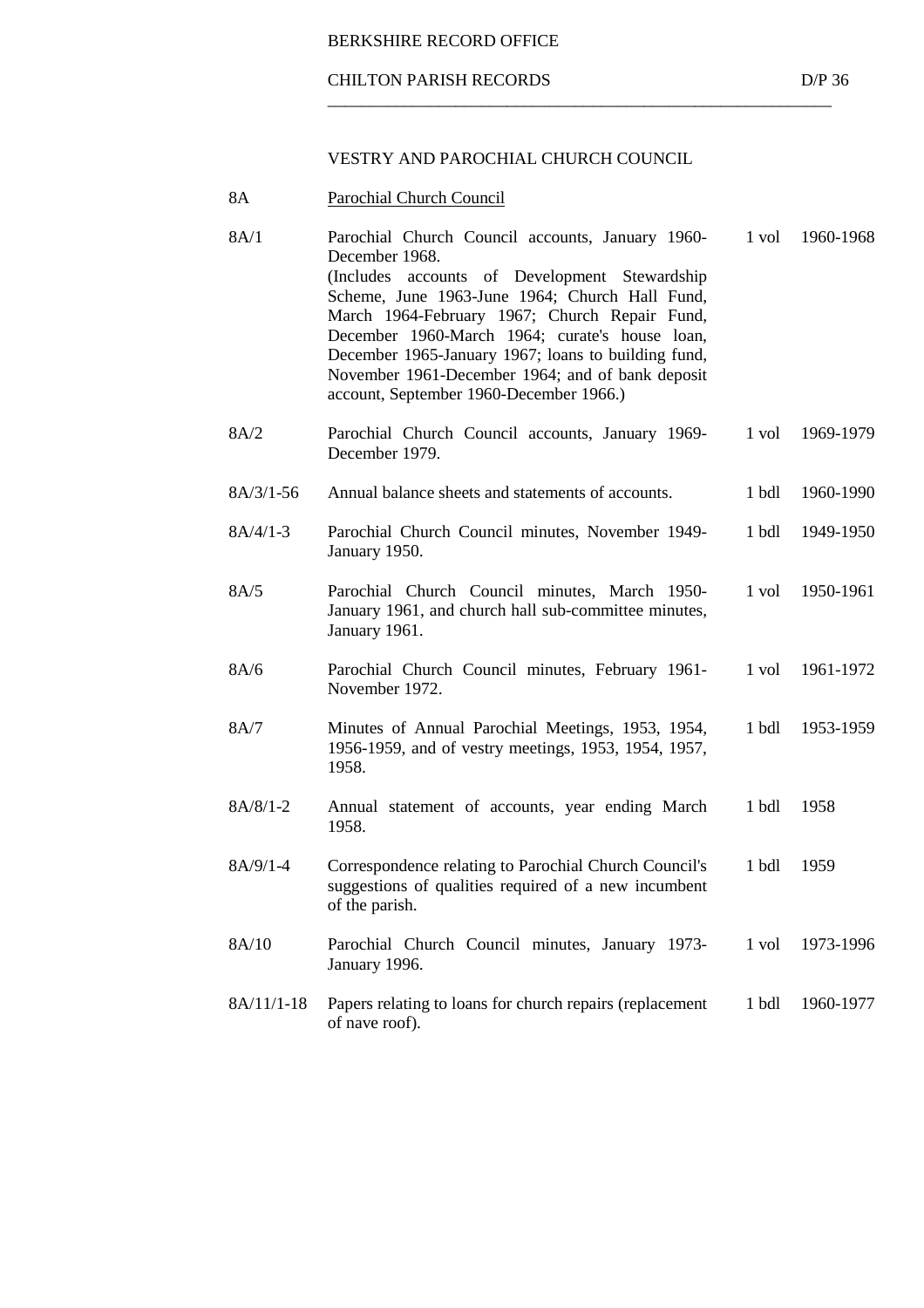#### CHILTON PARISH RECORDS D/P 36

## VESTRY AND PAROCHIAL CHURCH COUNCIL

| 8A          | Parochial Church Council (cont.)                                                                                                                                                     |                  |                                     |
|-------------|--------------------------------------------------------------------------------------------------------------------------------------------------------------------------------------|------------------|-------------------------------------|
| $8A/12/1-4$ | Letters from neighbours permitting proposed new<br>church toilets to be connected to existing sewers, with<br>press cutting recording the application for planning<br>permission.    | 1 bdl            | 1975-1976                           |
| 8A/13       | Inventory of fixtures and fittings.                                                                                                                                                  | 1 file           | 1996<br><b>Closed</b><br>until 2027 |
| 8A/14/1-39  | Correspondence concerning the church hall (let to<br>Chilton Parish Council for use as a village hall, c.1975-<br>1982, and then sold).<br>(Includes sale particulars, n.d. [1982].) | 1 <sub>bdl</sub> | 1974-1982                           |
| $8A/15/1-8$ | Papers relating to stewardship campaigns.                                                                                                                                            | 1 bdl            | 1978, 1983                          |
| $8A/16/1-9$ | General correspondence.                                                                                                                                                              | 1 <sub>bdl</sub> | 1980-1992                           |
| $8A/17/1-8$ | Parochial Church Council papers concerning the<br>selection of a new incumbent.                                                                                                      | 1 bdl            | 1984                                |
| $8A/18/1-6$ | Discussion papers presented to the Parochial Church<br>Council.                                                                                                                      | 1 bdl            | n.d.<br>[c.1984]                    |
| $8A/19/1-2$ | Electoral rolls.                                                                                                                                                                     | 1 bdl            | 1992-1993                           |
| 8A/20       | Parochial Church Council minutes, March 1996-<br>November 2003.                                                                                                                      | 1 <sub>bdl</sub> | 1996-2003                           |
| 8A/21       | Parochial Church Council minutes and agenda papers,<br>January 2004-September 2007.                                                                                                  | 1 <sub>bdl</sub> | 2004-2007                           |
| 8A/22       | Parochial Church Council minutes and agenda papers,<br>January 2008-November 2009.                                                                                                   | 1 bdl            | 2009                                |
| 8A/23       | Parochial Church Council minutes and agenda papers,<br>January 2010-November 2011.                                                                                                   | 1 <sub>bdl</sub> | 2010-2011                           |
| 8A/24       | Parochial Church Council minutes (unsigned) and<br>agenda papers, January-October 2012.                                                                                              | 1 bdl            | 2012                                |
| 8A/25       | Annual Parochial Meeting minutes and agenda papers.<br>(Minutes, 2007, missing.)                                                                                                     | 1 bdl            | 2003-2010                           |
| $8A/26/1-2$ | Church Heating Committee minutes, April 1994.                                                                                                                                        | 1 bdl            | 1994                                |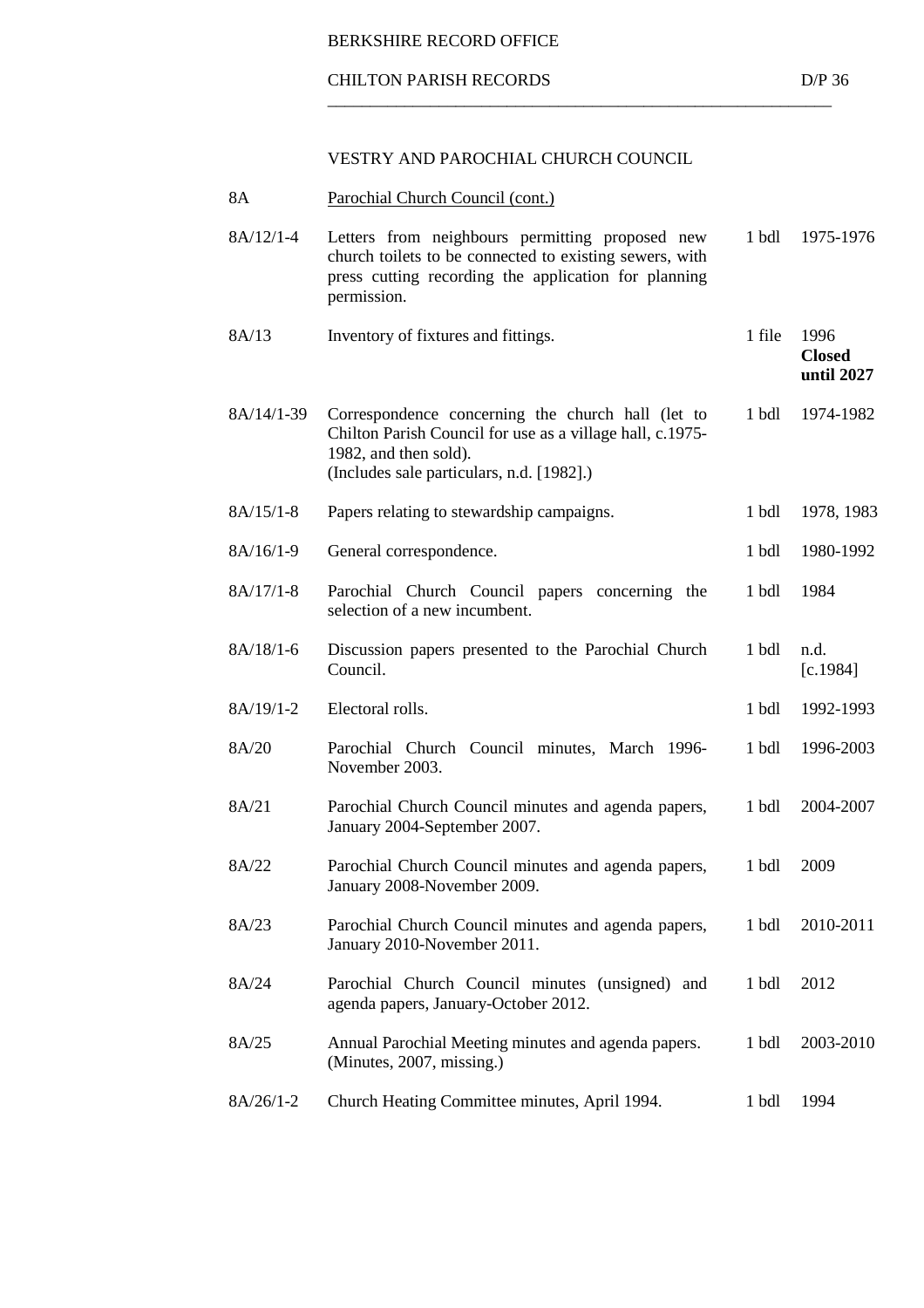#### CHILTON PARISH RECORDS D/P 36

## VESTRY AND PAROCHIAL CHURCH COUNCIL

| 8A          | Parochial Church Council (cont.)                                                                                                                                                                                                                      |                  |                                          |
|-------------|-------------------------------------------------------------------------------------------------------------------------------------------------------------------------------------------------------------------------------------------------------|------------------|------------------------------------------|
| 8A/27       | 'Sharing Life' Worship Working Group minutes and<br>papers.                                                                                                                                                                                           | 1 bdl            | 2001                                     |
| 8A/28       | Quinquennial inspection report, 1962.                                                                                                                                                                                                                 | 1 bdl            | 1962                                     |
| 8A/29       | Quinquennial inspection reports.                                                                                                                                                                                                                      | 1 bdl            | 1981-1996                                |
| $8A/30/1-3$ | Report on the state of the church bells, 1993; with<br>papers concerning a proposed Millennium Project to<br>restore the bells.                                                                                                                       | 1 bdl            | 1993-1999                                |
| 8A/31       | Report on the organ.                                                                                                                                                                                                                                  | 1 doc            | 1995                                     |
| 8A/32       | Parish log book, recording repairs, alterations and<br>additions to the church fabric.<br>(Started 1972. Includes, at front, notes on alterations<br>and repairs, 1950-1976. Continued in some detail until<br>2008. Brief updates in 2012 and 2017.) | 1 vol            | 1972-2017                                |
| 8A/33       | Inventory of fixtures and fittings.                                                                                                                                                                                                                   | 1 doc            | 1975                                     |
| 8A/34       | Inventories of fixtures and fittings.                                                                                                                                                                                                                 | 1 <sub>bdl</sub> | 1993-1994<br><b>Closed</b><br>until 2025 |
|             | [For inventory, 1996, see D/P36/8A/13.]                                                                                                                                                                                                               |                  |                                          |
| 8A/35       | Inventory of fixtures and fittings.                                                                                                                                                                                                                   | 1 <sub>bdl</sub> | 2000<br><b>Closed</b><br>until 2031      |
| $8A/36/1-3$ | Colour photographs of graves and human remains<br>found under the vestry floor.<br>[Found attached to the 2000 inventory.]                                                                                                                            | 1 bdl            | 2000                                     |
| 8A/37/1-11  | Inventories of fixtures and fittings, 2005-2006, 2008-<br>2016.                                                                                                                                                                                       | 1 <sub>bdl</sub> | 2005-2016<br><b>Closed</b><br>until 2047 |
| 8A/38       | Papers relating to proposed alterations to the church.                                                                                                                                                                                                | 1 bdl            | 2000-2001                                |
| 8A/39       | Papers relating to the churchyard.                                                                                                                                                                                                                    | 1 <sub>bdl</sub> | 1996-1997<br><b>Closed</b><br>until 2028 |
| 8A/40       | Guidelines for use of the belfry and ringing chamber.                                                                                                                                                                                                 | 1 doc            | 2001                                     |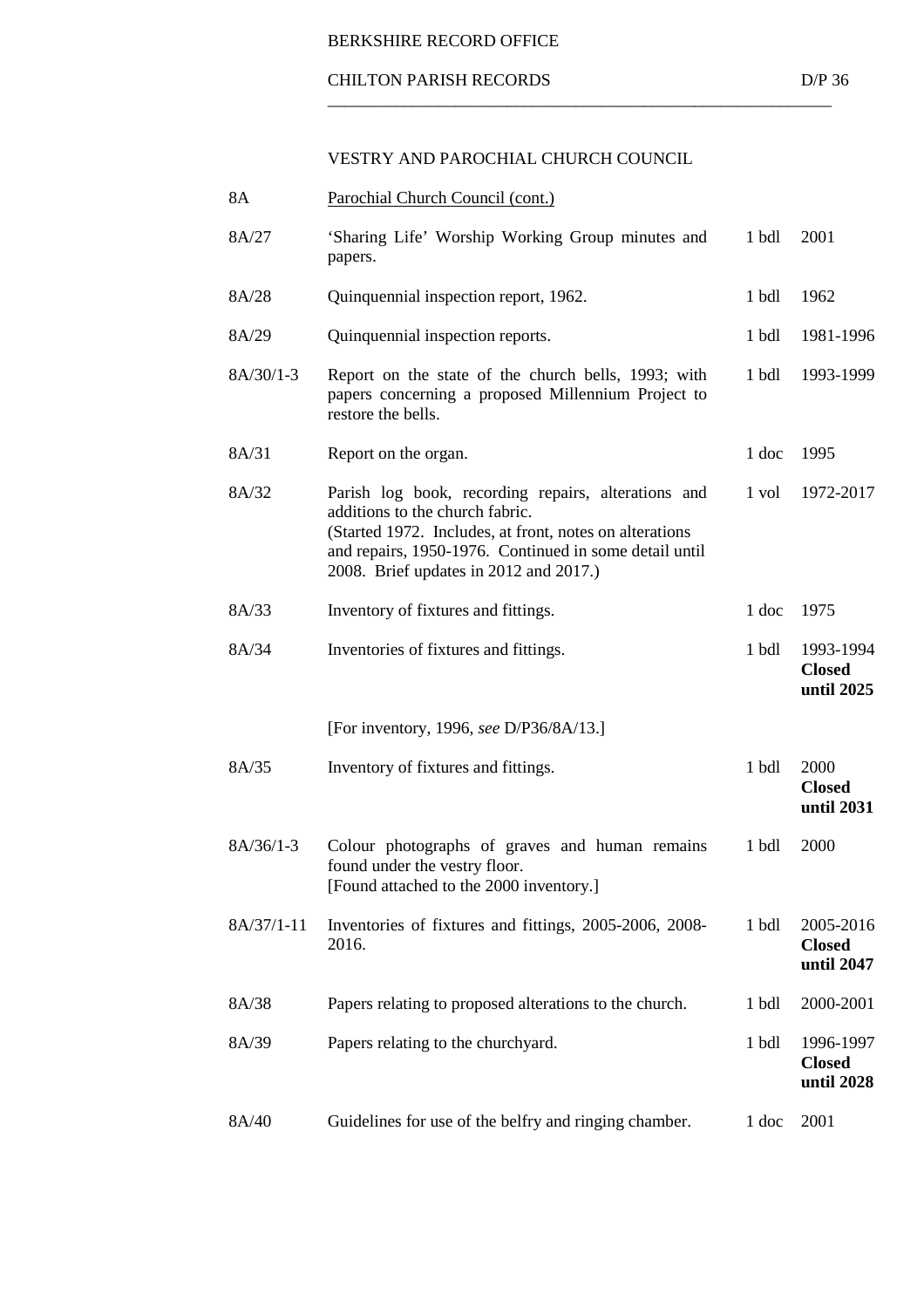## CHILTON PARISH RECORDS D/P 36

## VESTRY AND PAROCHIAL CHURCH COUNCIL

- 8A Parochial Church Council (cont.)
- 8A/41 Fundraising appeal leaflet. 1 doc 2001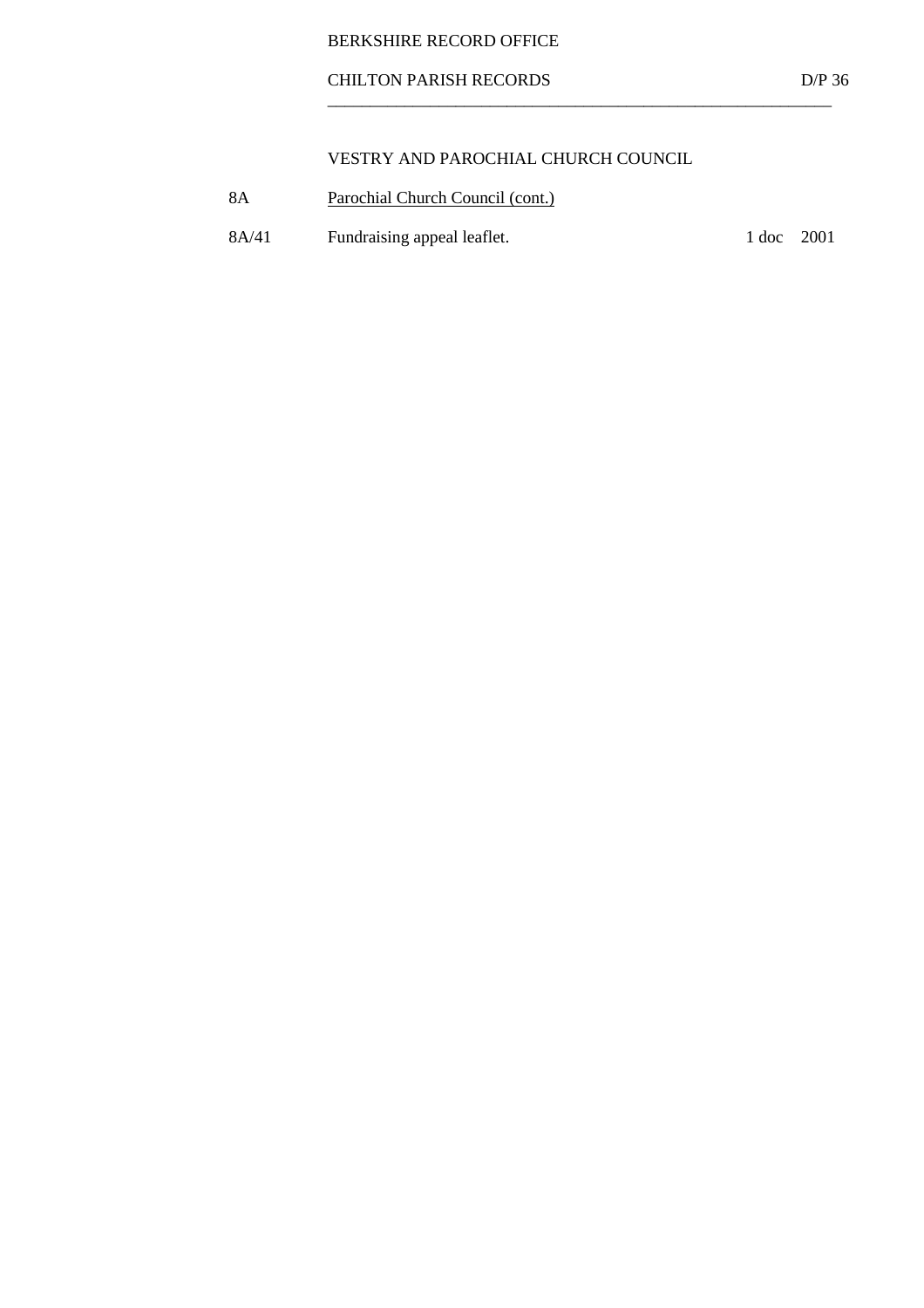## CHILTON PARISH RECORDS D/P 36

 $\overline{\phantom{a}}$  ,  $\overline{\phantom{a}}$  ,  $\overline{\phantom{a}}$  ,  $\overline{\phantom{a}}$  ,  $\overline{\phantom{a}}$  ,  $\overline{\phantom{a}}$  ,  $\overline{\phantom{a}}$  ,  $\overline{\phantom{a}}$  ,  $\overline{\phantom{a}}$  ,  $\overline{\phantom{a}}$  ,  $\overline{\phantom{a}}$  ,  $\overline{\phantom{a}}$  ,  $\overline{\phantom{a}}$  ,  $\overline{\phantom{a}}$  ,  $\overline{\phantom{a}}$  ,  $\overline{\phantom{a}}$ 

## OVERSEERS

| $1^{\circ}$ | Accounts |
|-------------|----------|
|-------------|----------|

12/1 Accounts. 1 vol 1657-1834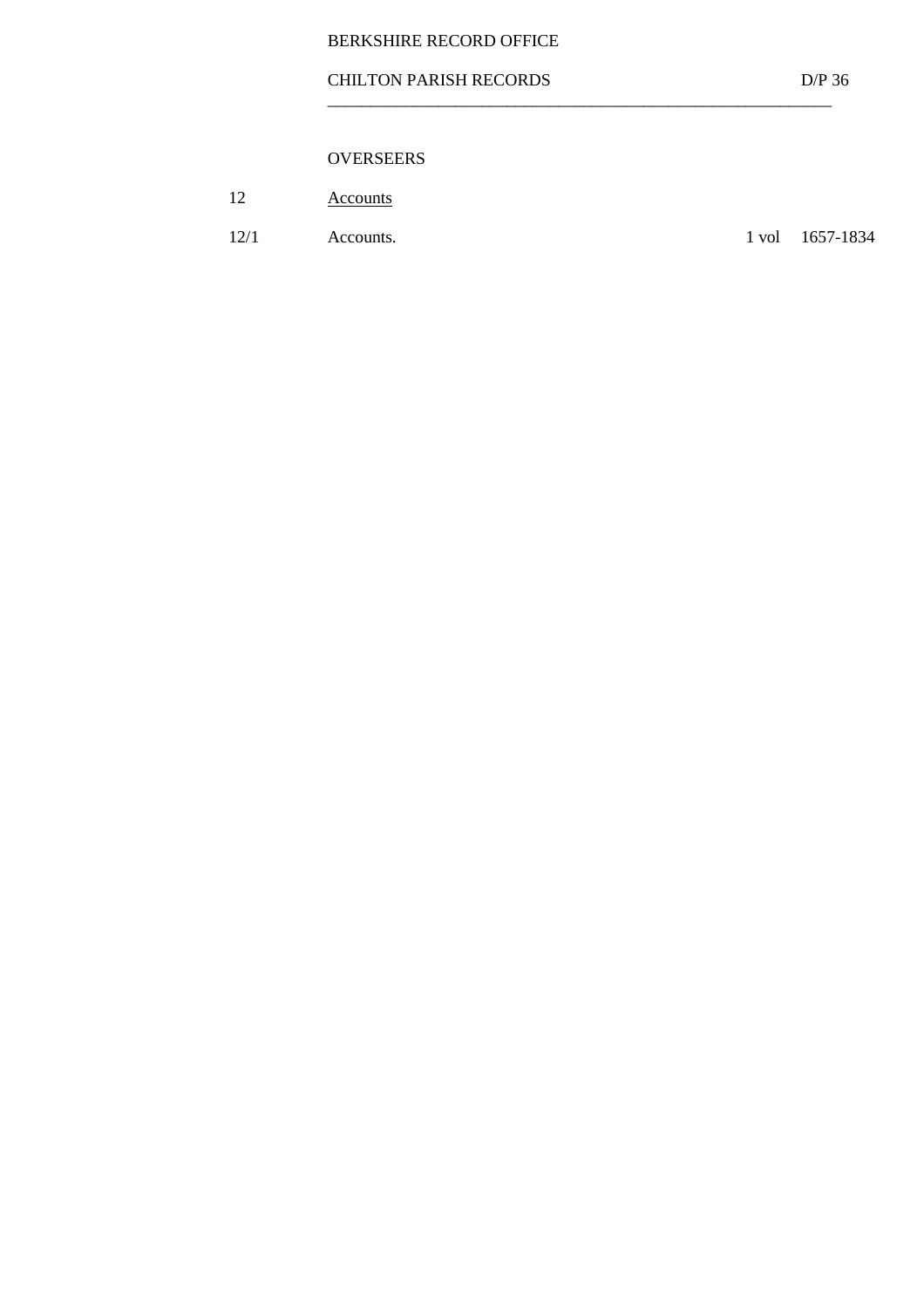#### CHILTON PARISH RECORDS D/P 36

 $\frac{\textcolor{blue}{\textbf{1}}}{\textcolor{blue}{\textbf{2}}}\frac{\textcolor{blue}{\textbf{3}}}{\textcolor{blue}{\textbf{3}}}\frac{\textcolor{blue}{\textbf{4}}}{\textcolor{blue}{\textbf{4}}}\frac{\textcolor{blue}{\textbf{4}}}{\textcolor{blue}{\textbf{4}}}\frac{\textcolor{blue}{\textbf{4}}}{\textcolor{blue}{\textbf{4}}}\frac{\textcolor{blue}{\textbf{4}}}{\textcolor{blue}{\textbf{4}}}\frac{\textcolor{blue}{\textbf{4}}}{\textcolor{blue}{\textbf{4}}}\frac{\textcolor{blue}{\textbf{4}}}{\textcolor{blue}{\textbf{4}}}\frac{\text$ 

|          | 25   | <b>CHARITIES</b>                                                                                              |       |           |
|----------|------|---------------------------------------------------------------------------------------------------------------|-------|-----------|
| MF 92484 | 25/1 | Log book of Chilton National School.                                                                          | 1 vol | 1883-1930 |
|          | 25/2 | Application to the Board of Education for an order<br>constituting a body of foundation managers.             | 1 doc | 1903      |
|          | 25/3 | Letter from Challenor $\&$ Son, solicitors, to the Right<br>Revd Dr Sheddon, sequestrator, re the old school. | 1 doc | 1951      |
|          | 25/4 | Redemption of tithes on land owned by the school<br>managers (with plan).                                     | 1 bdl | 1950      |
|          |      | [For<br>Chilton<br>School<br>National<br>managers'<br>correspondence books, 1929-1944, see D/P 36/28/6-8]     |       |           |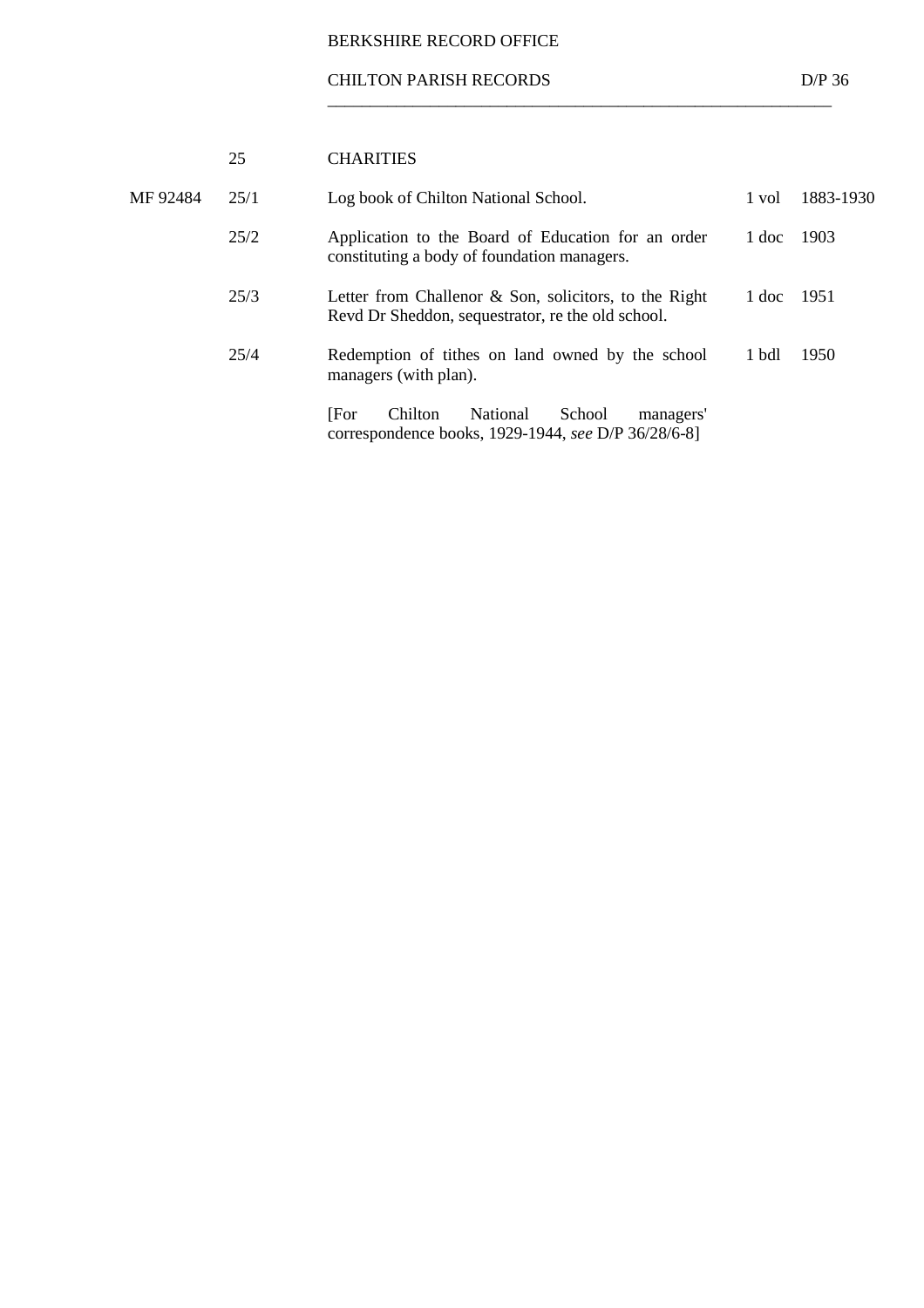## STATUTORY DEPOSITS

|                 | 27 | Tithe        |        |      |
|-----------------|----|--------------|--------|------|
| MF 97072/G 27A  |    | Tithe award. | 1 roll | 1840 |
| MF 97066/B8 27B |    | Tithe map.   | 1 roll | 1840 |

 $\frac{\textcolor{blue}{\textbf{1}}}{\textcolor{blue}{\textbf{2}}}\frac{\textcolor{blue}{\textbf{3}}}{\textcolor{blue}{\textbf{3}}}\frac{\textcolor{blue}{\textbf{4}}}{\textcolor{blue}{\textbf{4}}}\frac{\textcolor{blue}{\textbf{4}}}{\textcolor{blue}{\textbf{4}}}\frac{\textcolor{blue}{\textbf{4}}}{\textcolor{blue}{\textbf{4}}}\frac{\textcolor{blue}{\textbf{4}}}{\textcolor{blue}{\textbf{4}}}\frac{\textcolor{blue}{\textbf{4}}}{\textcolor{blue}{\textbf{4}}}\frac{\textcolor{blue}{\textbf{4}}}{\textcolor{blue}{\textbf{4}}}\frac{\text$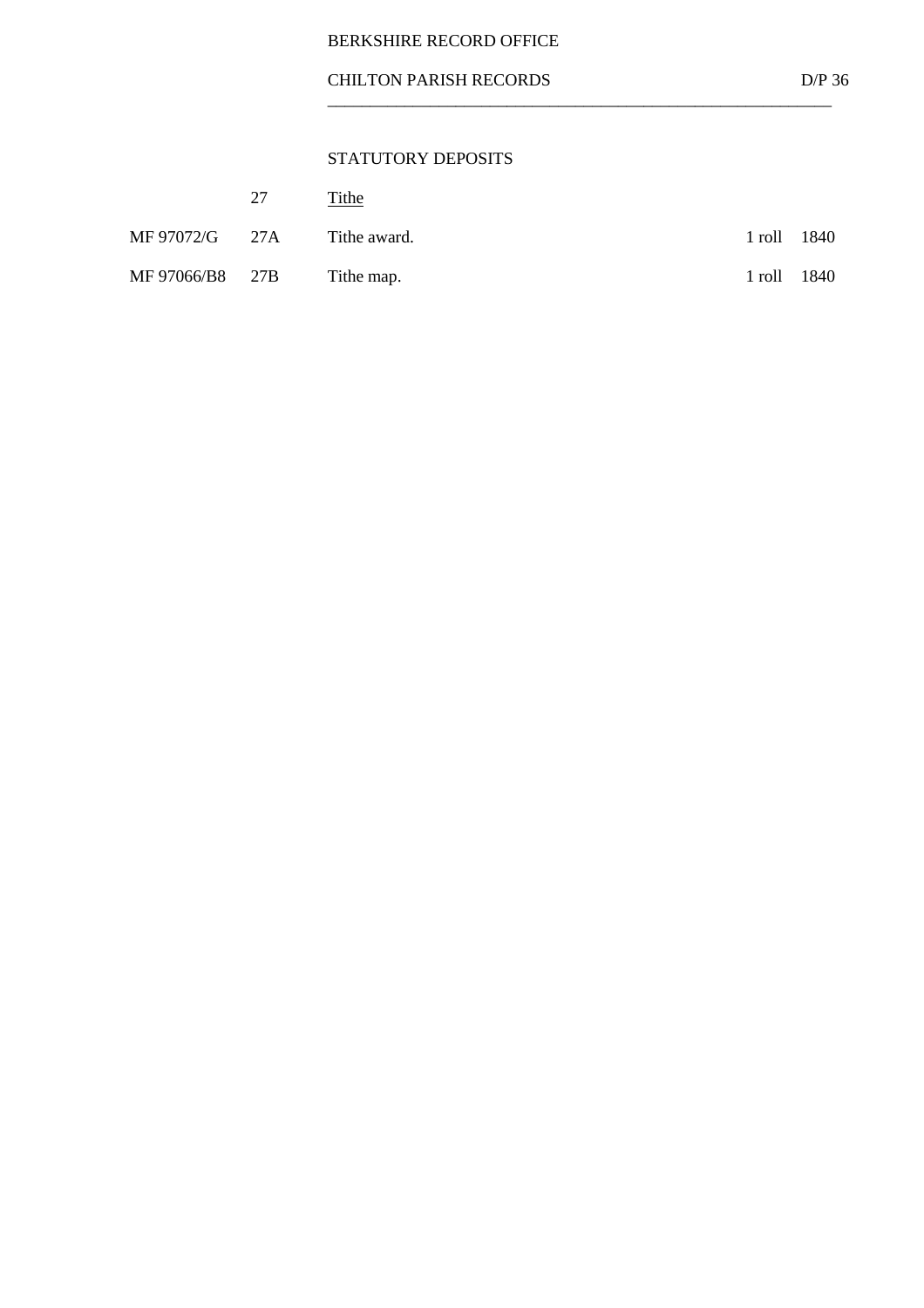#### CHILTON PARISH RECORDS D/P 36

 $\frac{\textcolor{blue}{\textbf{1}}}{\textcolor{blue}{\textbf{2}}}\frac{\textcolor{blue}{\textbf{3}}}{\textcolor{blue}{\textbf{3}}}\frac{\textcolor{blue}{\textbf{4}}}{\textcolor{blue}{\textbf{4}}}\frac{\textcolor{blue}{\textbf{4}}}{\textcolor{blue}{\textbf{4}}}\frac{\textcolor{blue}{\textbf{4}}}{\textcolor{blue}{\textbf{4}}}\frac{\textcolor{blue}{\textbf{4}}}{\textcolor{blue}{\textbf{4}}}\frac{\textcolor{blue}{\textbf{4}}}{\textcolor{blue}{\textbf{4}}}\frac{\textcolor{blue}{\textbf{4}}}{\textcolor{blue}{\textbf{4}}}\frac{\text$ 

| 28          | <b>MISCELLANEOUS</b>                                                                                                                                                                                                                                                                                                                                                                                                                                                                                 |       |                              |
|-------------|------------------------------------------------------------------------------------------------------------------------------------------------------------------------------------------------------------------------------------------------------------------------------------------------------------------------------------------------------------------------------------------------------------------------------------------------------------------------------------------------------|-------|------------------------------|
| 28/1        | Correspondence between the Bishop of Reading and<br>the secretary of the Diocesan Board of Patronage, and<br>the vicar of Harwell, on the proposal for the latter to<br>hold the benefice of Chilton in plurality with Harwell.                                                                                                                                                                                                                                                                      | 1 bdl | 1949                         |
| 28/2        | Order in Council for transferring Harwell and Chilton<br>from the rural deanery of Wantage to that of<br>Wallingford.                                                                                                                                                                                                                                                                                                                                                                                | 1 doc | 1970                         |
| 28/3        | Manuscript volume entitled 'Important Records',<br>containing list of rectors, 1661-1949, a list of<br>churchwardens, 1690-1953 (with large gaps), a<br>description of the churchyard, its tombstones and their<br>inscriptions (with index), and an extract from the<br>Berks, Bucks and Oxon Archaeological Journal, vol 28<br>(1924) on The Ancient Boundaries of Chilton';<br>compiled c.1940-1974.<br>(The list of rectors has been typed out at the end of the<br>volume and revised to 1977.) | 1 vol | n.d.<br>$[c.1940]$ -<br>1977 |
| 28/4        | Survey of churchyard, containing<br>monumental<br>inscriptions and a rough plan.                                                                                                                                                                                                                                                                                                                                                                                                                     | 1 doc | n.d.<br>$[c.1968 -$<br>1980] |
| 28/5        | Mothers Union minute book and register.                                                                                                                                                                                                                                                                                                                                                                                                                                                              | 1 vol | 1893-1914                    |
| 28/6        | Chilton National School managers' correspondence<br>book, October 1935-May 1939.                                                                                                                                                                                                                                                                                                                                                                                                                     | 1 vol | 1935-1939                    |
| 28/7        | Chilton National School managers' correspondence<br>book, March-December 1941.                                                                                                                                                                                                                                                                                                                                                                                                                       | 1 vol | 1941                         |
| 28/8        | Chilton National School managers' correspondence<br>book, December 1941-March 1944.                                                                                                                                                                                                                                                                                                                                                                                                                  | 1 vol | 1941-1944                    |
| $28/9/1-3$  | Guides to the church, 1975, 1994, and n.d. [2004-<br>2006].                                                                                                                                                                                                                                                                                                                                                                                                                                          | 1 bdl | 1975-2000s                   |
| 28/10       | Copy of article on the history of Chilton by F M<br>Underhill, published in the Reading Mercury, 18<br>September 1975.                                                                                                                                                                                                                                                                                                                                                                               | 1 doc | 1975                         |
| $28/11/1-2$ | Press cuttings reporting the departure from Chilton of<br>the curate, the Revd Andrew Matthew, and the<br>induction of a new rector, the Revd Norman Russell.                                                                                                                                                                                                                                                                                                                                        | 1 bdl | n.d. [1977]                  |